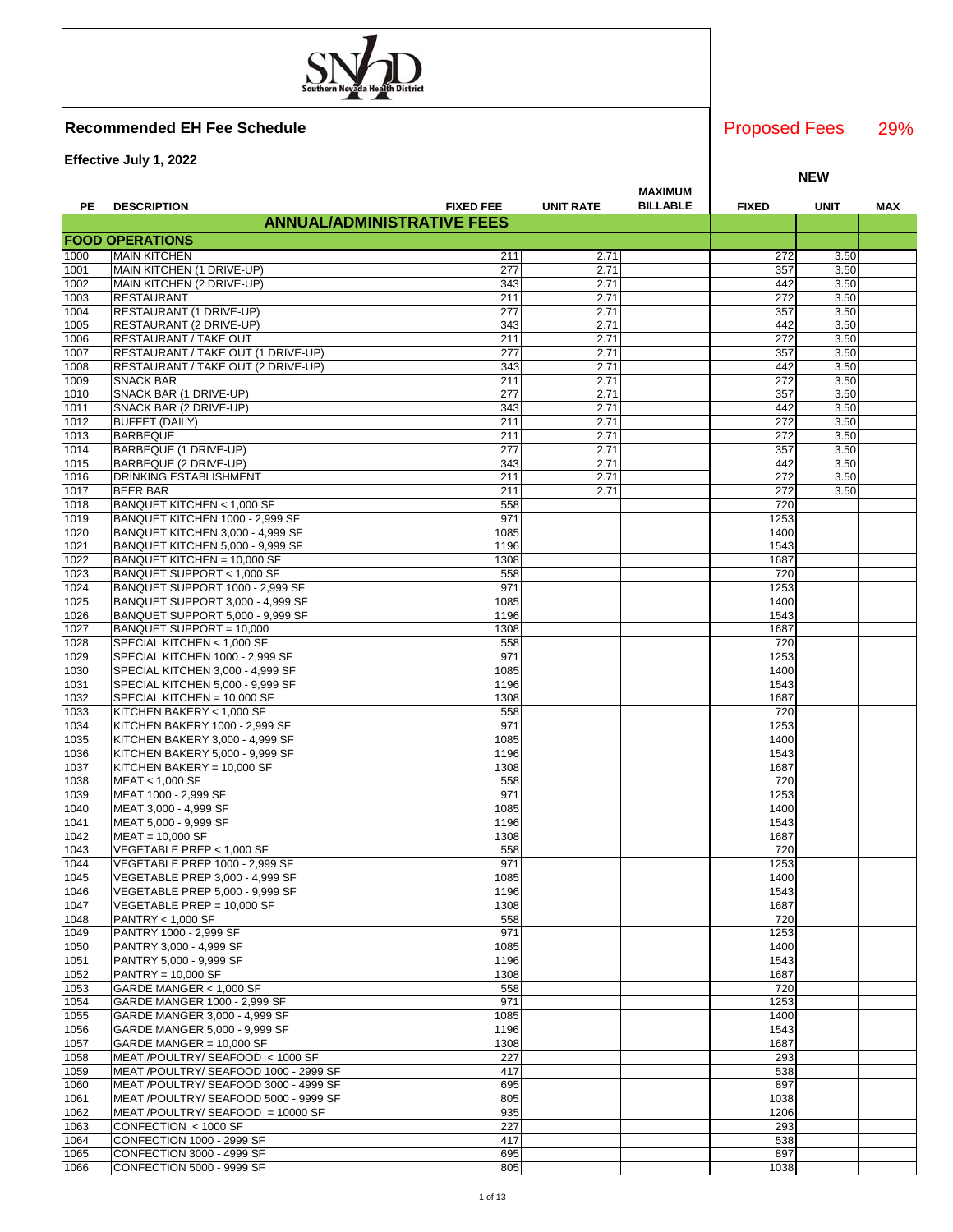**Effective July 1, 2022**

|      |                                               |                  |                  | MAXIMUM         |              |             |     |
|------|-----------------------------------------------|------------------|------------------|-----------------|--------------|-------------|-----|
| PE   | <b>DESCRIPTION</b>                            | <b>FIXED FEE</b> | <b>UNIT RATE</b> | <b>BILLABLE</b> | <b>FIXED</b> | <b>UNIT</b> | MAX |
| 1067 | CONFECTION = 10000 SF                         | 935              |                  |                 | 1206         |             |     |
| 1068 | PRODUCE MARKET < 1000 SF                      | 227              |                  |                 | 293          |             |     |
| 1069 | PRODUCE MARKET 1000 - 2999 SF                 | 417              |                  |                 | 538          |             |     |
| 1070 | PRODUCE MARKET 3000 - 4999 SF                 | 695              |                  |                 | 897          |             |     |
| 1071 | PRODUCE MARKET 5000 - 9999 SF                 | 805              |                  |                 | 1038         |             |     |
| 1072 | PRODUCE MARKET = 10000 SF                     | 935              |                  |                 | 1206         |             |     |
|      | BAKERY SALES < 1000 SF                        | 227              |                  |                 | 293          |             |     |
| 1073 |                                               |                  |                  |                 |              |             |     |
| 1074 | BAKERY SALES 1000 - 2999 SF                   | 417              |                  |                 | 538          |             |     |
| 1075 | BAKERY SALES 3000 - 4999 SF                   | 695              |                  |                 | 897          |             |     |
| 1076 | BAKERY SALES 5000 - 9999 SF                   | 805              |                  |                 | 1038         |             |     |
| 1077 | BAKERY SALES = 10000 SF                       | 935              |                  |                 | 1206         |             |     |
| 1078 | PORTABLE BANQUETBAR                           | $\mathbf 0$      | 50               |                 |              | 65          |     |
| 1079 | PORTABLE UNIT - OUTDOOR                       | 296              |                  |                 | 382          |             |     |
| 1080 | PORTABLE UNIT - INDOOR                        | 296              |                  |                 | 382          |             |     |
| 1081 | SELF-SERVICE PRE-PACKAGED FOOD TRUCK          | 244              |                  |                 | 315          |             |     |
| 1083 | MOBILE FOOD SERVICE                           | 244              |                  |                 | 315          |             |     |
| 1084 | <b>FROZEN MEAT SALES</b>                      | 244              |                  |                 | 315          |             |     |
| 1085 | FOOD DELIVERY TRUCK - HIGH RISK               | 244              |                  |                 | 315          |             |     |
|      |                                               | 139              |                  |                 | 179          |             |     |
| 1086 | MOBILE ICE CREAM/CANDY                        |                  |                  |                 |              |             |     |
| 1087 | <b>GROCERY STORE SAMPLING</b>                 | 290              |                  |                 | 374          |             |     |
| 1088 | CONCESSIONS - LOW RISK                        | 94               |                  |                 | 121          |             |     |
| 1089 | <b>CONCESSIONS - HIGH RISK</b>                | 189              |                  |                 | 244          |             |     |
| 1090 | <b>CATERER</b>                                | 211              |                  |                 | 272          |             |     |
| 1091 | CHILDCARE KITCHENS                            | 121              |                  |                 | 156          |             |     |
| 1092 | ANNUAL ITINERANT - LOW RISK                   | 521              |                  |                 | 672          |             |     |
| 1093 | ANNUAL ITINERANT - HIGH RISK                  | 782              |                  |                 | 1009         |             |     |
| 1094 | FARMER'S MARKET - SAMPLING                    | 290              |                  |                 | 374          |             |     |
| 1095 | FARMER'S MARKET - PROCESSED PRODUCT           | 290              |                  |                 | 374          |             |     |
| 1096 | FARMER'S MARKET - LOW RISK                    | 290              |                  |                 | 374          |             |     |
| 1097 | <b>FARMER'S MARKET - HIGH RISK</b>            | 725              |                  |                 | 935          |             |     |
| 1098 | SEASONAL PERMIT 0 - 4 MONTHS                  | 100              |                  |                 | 129          |             |     |
|      |                                               | 150              |                  |                 | 194          |             |     |
| 1099 | SEASONAL PERMIT NOT TO EXCEED 5 MONTHS        |                  |                  |                 |              |             |     |
| 1100 | SEASONAL PERMIT NOT TO EXCEED 6 MONTHS        | 200              |                  |                 | 258          |             |     |
| 1101 | SEASONAL PERMIT NOT TO EXCEED 7 MONTHS        | 250              |                  |                 | 323          |             |     |
| 1102 | SEASONAL PERMIT NOT TO EXCEED 8 MONTHS        | 300              |                  |                 | 387          |             |     |
| 1103 | ELEMENTARY SCHOOL KITCHENS                    | 121              |                  |                 | 156          |             |     |
| 1104 | MIDDLE SCHOOL KITCHENS                        | 121              |                  |                 | 156          |             |     |
| 1105 | <b>HIGH SCHOOL KITCHENS</b>                   | 121              |                  |                 | 156          |             |     |
| 1110 | MEAT/POULTRY/SEAFOOD=10000SF W/ FED INSP MEAT | 118              |                  |                 | 152          |             |     |
| 1115 | INSTITUTIONAL FOOD SERVICE - SMALL            | 121              |                  |                 | 156          |             |     |
| 1116 | INSTITUTIONAL FOOD SERVICE - LARGE            | 121              |                  |                 | 156          |             |     |
| 1117 | <b>WATER STORE</b>                            | 94               |                  |                 | 121          |             |     |
| 1118 | ELEMENTARY SCHOOL KITCHENS (NON USDA)         | 121              |                  |                 | 156          |             |     |
| 1119 | MIDDLE SCHOOL KITCHENS (NON USDA)             | 121              |                  |                 | 156          |             |     |
| 1120 | HIGH SCHOOL KITCHENS (NON USDA)               | 121              |                  |                 | 156          |             |     |
| 1121 | REMOTE SERVICE SITE                           | 211              |                  |                 | 272          |             |     |
|      | PORTABLE UNIT - TCS                           |                  |                  |                 |              |             |     |
| 1122 |                                               | 296              |                  |                 | 382          |             |     |
| 1123 | <b>MOBILE PRODUCE</b>                         | 139              |                  |                 | 179          |             |     |
| 1124 | ANNUAL ITINERANT - LOW RISK - MAJOR           | 521              |                  |                 | 672          |             |     |
| 1125 | ANNUAL ITINERANT - HIGH RISK - MAJOR          | 782              |                  |                 | 1009         |             |     |
| 1200 | BOTTLING PLANT < 1,000 SF                     | 417              |                  |                 | 538          |             |     |
| 1201 | BOTTLING PLANT 1000 - 2,999 SF                | 695              |                  |                 | 897          |             |     |
| 1202 | BOTTLING PLANT 3,000 - 4,999 SF               | 1391             |                  |                 | 1794         |             |     |
| 1203 | BOTTLING PLANT 5,000 - 9,999 SF               | 1615             |                  |                 | 2083         |             |     |
| 1204 | BOTTLING PLANT = 10,000 SF                    | 1871             |                  |                 | 2414         |             |     |
| 1205 | FOOD PROCESSING < 1,000 SF                    | 417              |                  |                 | 538          |             |     |
| 1206 | FOOD PROCESSING 1000 - 2,999 SF               | 695              |                  |                 | 897          |             |     |
| 1207 | FOOD PROCESSING 3,000 - 4,999 SF              | 1391             |                  |                 | 1794         |             |     |
| 1208 | FOOD PROCESSING 5.000 - 9.999 SF              | 1615             |                  |                 | 2083         |             |     |
| 1209 | FOOD PROCESSING = 10,000 SF                   | 1871             |                  |                 | 2414         |             |     |
|      |                                               |                  |                  |                 |              |             |     |
| 1210 | MEAT < 1,000 SF                               | 417              |                  |                 | 538          |             |     |
| 1211 | MEAT 1000 - 2,999 SF                          | 695              |                  |                 | 897          |             |     |
| 1212 | MEAT 3,000 - 4,999 SF                         | 1391             |                  |                 | 1794         |             |     |
| 1213 | MEAT 5,000 - 9,999 SF                         | 1615             |                  |                 | 2083         |             |     |
| 1214 | $MEAT = 10,000 SF$                            | 1871             |                  |                 | 2414         |             |     |
| 1215 | BAKERY < 1,000 SF                             | 417              |                  |                 | 538          |             |     |
| 1216 | BAKERY 1000 - 2,999 SF                        | 695              |                  |                 | 897          |             |     |
| 1217 | BAKERY 3,000 - 4,999 SF                       | 1391             |                  |                 | 1794         |             |     |
| 1218 | BAKERY 5,000 - 9,999 SF                       | 1615             |                  |                 | 2083         |             |     |
|      |                                               |                  |                  |                 |              |             |     |

29% Proposed Fees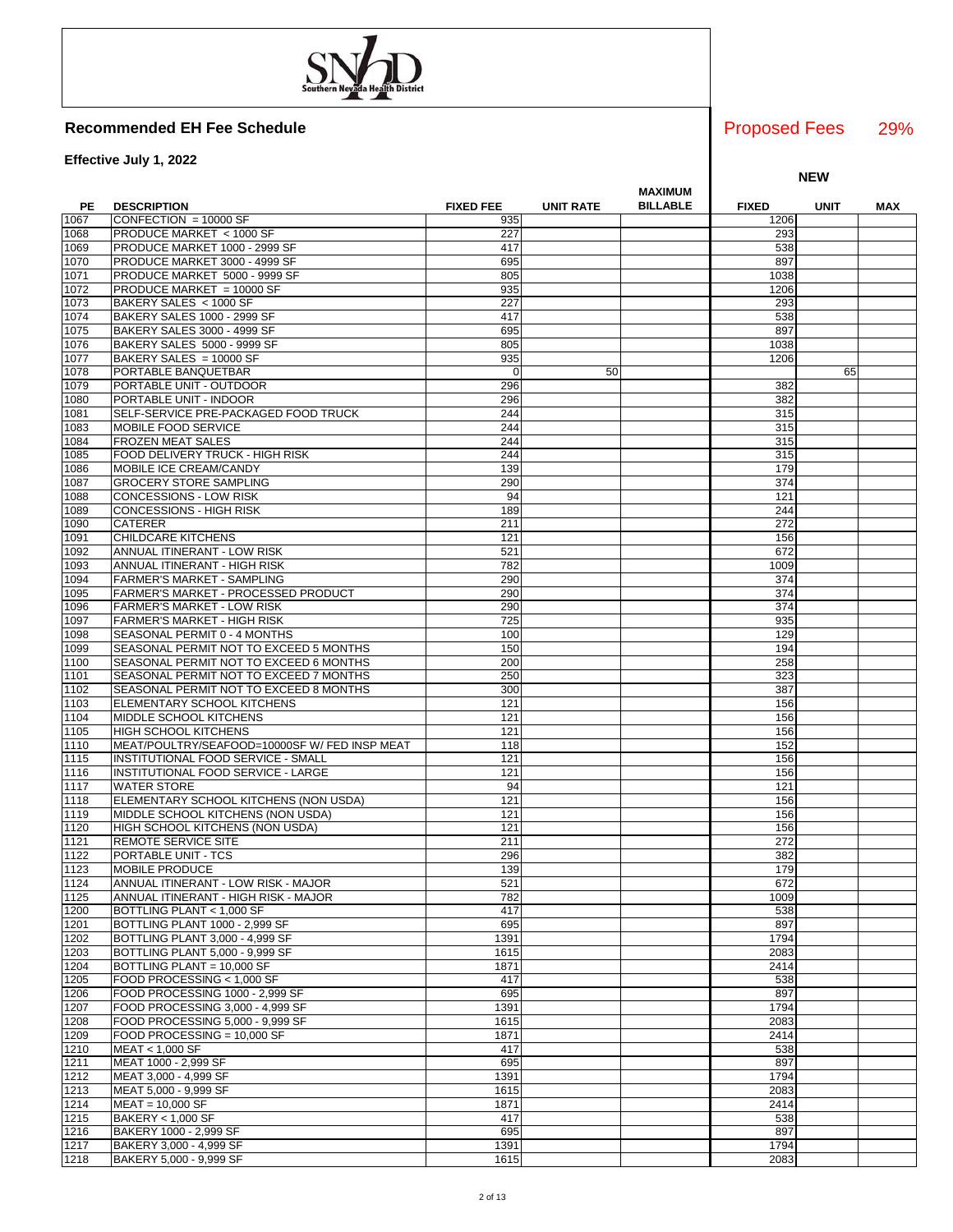**Effective July 1, 2022**

|      |                                            |                  |                  | <b>MAXIMUM</b>  |              |             |     |
|------|--------------------------------------------|------------------|------------------|-----------------|--------------|-------------|-----|
| PE   | <b>DESCRIPTION</b>                         | <b>FIXED FEE</b> | <b>UNIT RATE</b> | <b>BILLABLE</b> | <b>FIXED</b> | <b>UNIT</b> | MAX |
| 1219 | BAKERY = 10,000 SF                         | 1871             |                  |                 | 2414         |             |     |
| 1220 | ICE PLANT $<$ 1,000 SF                     | 417              |                  |                 | 538          |             |     |
| 1221 | ICE PLANT 1000 - 2,999 SF                  | 695              |                  |                 | 897          |             |     |
| 1222 |                                            | 1391             |                  |                 | 1794         |             |     |
|      | ICE PLANT 3,000 - 4,999 SF                 |                  |                  |                 |              |             |     |
| 1223 | ICE PLANT 5,000 - 9,999 SF                 | 1615             |                  |                 | 2083         |             |     |
| 1224 | ICE PLANT = $10,000$ SF                    | 1871             |                  |                 | 2414         |             |     |
| 1225 | CANDY PROCESSOR < 1,000 SF                 | 417              |                  |                 | 538          |             |     |
| 1226 | CANDY PROCESSOR 1000 - 2,999 SF            | 695              |                  |                 | 897          |             |     |
| 1227 | CANDY PROCESSOR 3,000 - 4,999 SF           | 1391             |                  |                 | 1794         |             |     |
| 1228 | CANDY PROCESSOR 5,000 - 9,999 SF           | 1615             |                  |                 | 2083         |             |     |
| 1229 | CANDY PROCESSOR = 10,000 SF                | 1871             |                  |                 | 2414         |             |     |
| 1230 | ICE CREAM PROCESSOR < 1,000 SF             | 417              |                  |                 | 538          |             |     |
| 1231 | ICE CREAM PROCESSOR 1000 - 2,999 SF        | 695              |                  |                 | 897          |             |     |
| 1232 | ICE CREAM PROCESSOR 3,000 - 4,999 SF       | 1391             |                  |                 | 1794         |             |     |
| 1233 | ICE CREAM PROCESSOR 5,000 - 9,999 SF       | 1615             |                  |                 | 2083         |             |     |
| 1234 | ICE CREAM PROCESSOR = 10,000 SF            | 1871             |                  |                 | 2414         |             |     |
|      |                                            |                  |                  |                 |              |             |     |
| 1235 | GAME PROCESSOR < 1,000 SF                  | 417              |                  |                 | 538          |             |     |
| 1236 | GAME PROCESSOR 1000 - 2,999 SF             | 695              |                  |                 | 897          |             |     |
| 1237 | GAME PROCESSOR 3,000 - 4,999 SF            | 1391             |                  |                 | 1794         |             |     |
| 1238 | GAME PROCESSOR 5,000 - 9,999 SF            | 1615             |                  |                 | 2083         |             |     |
| 1239 | GAME PROCESSOR = 10,000 SF                 | 1871             |                  |                 | 2414         |             |     |
| 1240 | FEDERALLY INSPECTED MEAT < 1,000 SF        | 417              |                  |                 | 538          |             |     |
| 1241 | FEDERALLY INSPECTED MEAT 1000 - 2,999 SF   | 695              |                  |                 | 897          |             |     |
| 1242 | FEDERALLY INSPECTED MEAT 3,000 - 4,999 SF  | 1391             |                  |                 | 1794         |             |     |
| 1243 | FEDERALLY INSPECTED MEAT 5,000 - 9,999 SF  | 1615             |                  |                 | 2083         |             |     |
| 1244 | FEDERALLY INSPECTED MEAT = 10,000 SF       | 1871             |                  |                 | 2414         |             |     |
| 1245 | DELI/COMMISSARY PROCESSOR < 1,000 SF       | 417              | 2.71             |                 | 538          | 3.50        |     |
| 1246 | DELI/COMMISSARY PROCESSOR 1000 - 2,999 SF  | 695              | 2.71             |                 | 897          | 3.50        |     |
|      | DELI/COMMISSARY PROCESSOR 3,000 - 4,999 SF |                  | 2.71             |                 | 1794         |             |     |
| 1247 |                                            | 1391             |                  |                 |              | 3.50        |     |
| 1248 | DELI/COMMISSARY PROCESSOR 5,000 - 9,999 SF | 1615             | 2.71             |                 | 2083         | 3.50        |     |
| 1249 | DELI/COMMISSARY PROCESSOR = 10,000 SF      | 1871             | 2.71             |                 | 2414         | 3.50        |     |
| 1256 | POULTRY PROCESSOR < 1,000 SF               | 417              |                  |                 | 538          |             |     |
| 1257 | POULTRY PROCESSOR 1000 - 2,999 SF          | 695              |                  |                 | 897          |             |     |
| 1258 | POULTRY PROCESSOR 3,000 - 4,999 SF         | 1391             |                  |                 | 1794         |             |     |
| 1259 | POULTRY PROCESSOR 5,000 - 9.999 SF         | 1615             |                  |                 | 2083         |             |     |
| 1260 | POULTRY PROCESSOR = 10,000                 | 1871             |                  |                 | 2414         |             |     |
| 1300 | MARKET < 1,000 SF                          | 227              |                  |                 | 293          |             |     |
| 1301 | MARKET 1000 - 2,999 SF                     | 417              |                  |                 | 538          |             |     |
| 1302 | MARKET 3,000 - 4,999 SF                    | 695              |                  |                 | 897          |             |     |
| 1303 | MARKET 5,000 - 9,999 SF                    | 805              |                  |                 | 1038         |             |     |
| 1304 | $MARKET = 10,000 SF$                       | 935              |                  |                 | 1206         |             |     |
| 1305 |                                            | 227              |                  |                 | 293          |             |     |
|      | REFRIGERATED STORAGE < 1,000 SF            |                  |                  |                 |              |             |     |
| 1306 | REFRIGERATED STORAGE 1000 - 2,999 SF       | 417              |                  |                 | 538          |             |     |
| 1307 | REFRIGERATED STORAGE 3,000 - 4,999 SF      | 695              |                  |                 | 897          |             |     |
| 1308 | REFRIGERATED STORAGE 5,000 - 9,999 SF      | 805              |                  |                 | 1038         |             |     |
| 1309 | REFRIGERATED STORAGE = 10,000 SF           | 935              |                  |                 | 1206         |             |     |
| 1310 | PACKAGED STORAGE < 1,000 SF                | 227              |                  |                 | 293          |             |     |
| 1311 | PACKAGED STORAGE 1000 - 2,999 SF           | 417              |                  |                 | 538          |             |     |
| 1312 | PACKAGED STORAGE 3.000 - 4.999 SF          | 695              |                  |                 | 897          |             |     |
| 1313 | PACKAGED STORAGE 5,000 - 9,999 SF          | 805              |                  |                 | 1038         |             |     |
| 1314 | PACKAGED STORAGE = 10,000 SF               | 935              |                  |                 | 1206         |             |     |
| 1315 | HEALTH FOOD $<$ 1,000 SF                   | 227              |                  |                 | 293          |             |     |
| 1316 | <b>HEALTH FOOD 1000 - 2,999 SF</b>         | 417              |                  |                 | 538          |             |     |
| 1317 | HEALTH FOOD 3,000 - 4,999 SF               | 695              |                  |                 | 897          |             |     |
| 1318 | HEALTH FOOD 5,000 - 9,999 SF               | 805              |                  |                 | 1038         |             |     |
|      |                                            |                  |                  |                 |              |             |     |
| 1319 | HEALTH FOOD = 10,000 SF                    | 935              |                  |                 | 1206         |             |     |
| 1320 | COMMISSARY < 1,000 SF                      | 227              |                  |                 | 293          |             |     |
| 1321 | COMMISSARY 1000 - 2,999 SF                 | 417              |                  |                 | 538          |             |     |
| 1322 | COMMISSARY 3,000 - 4,999 SF                | 695              |                  |                 | 897          |             |     |
| 1323 | COMMISSARY 5,000 - 9,999 SF                | 805              |                  |                 | 1038         |             |     |
| 1324 | COMMISSARY = 10.000 SF                     | 935              |                  |                 | 1206         |             |     |
| 1325 | DISCOUNT STORE < 1,000 SF                  | 227              |                  |                 | 293          |             |     |
| 1326 | DISCOUNT STORE 1000 - 2,999 SF             | 417              |                  |                 | 538          |             |     |
| 1327 | DISCOUNT STORE 3,000 - 4,999 SF            | 695              |                  |                 | 897          |             |     |
| 1328 | DISCOUNT STORE 5,000 - 9,999 SF            | 805              |                  |                 | 1038         |             |     |
| 1329 | DISCOUNT STORE = 10,000 SF                 | 935              |                  |                 | 1206         |             |     |
| 1330 | DRY STORAGE / WAREHOUSE < 1,000 SF         | 227              |                  |                 | 293          |             |     |
| 1331 | DRY STORAGE / WAREHOUSE 1000 - 2,999 SF    | 417              |                  |                 | 538          |             |     |
|      |                                            |                  |                  |                 |              |             |     |
| 1332 | DRY STORAGE / WAREHOUSE 3,000 - 4,999 SF   | 695              |                  |                 | 897          |             |     |

### 29% Proposed Fees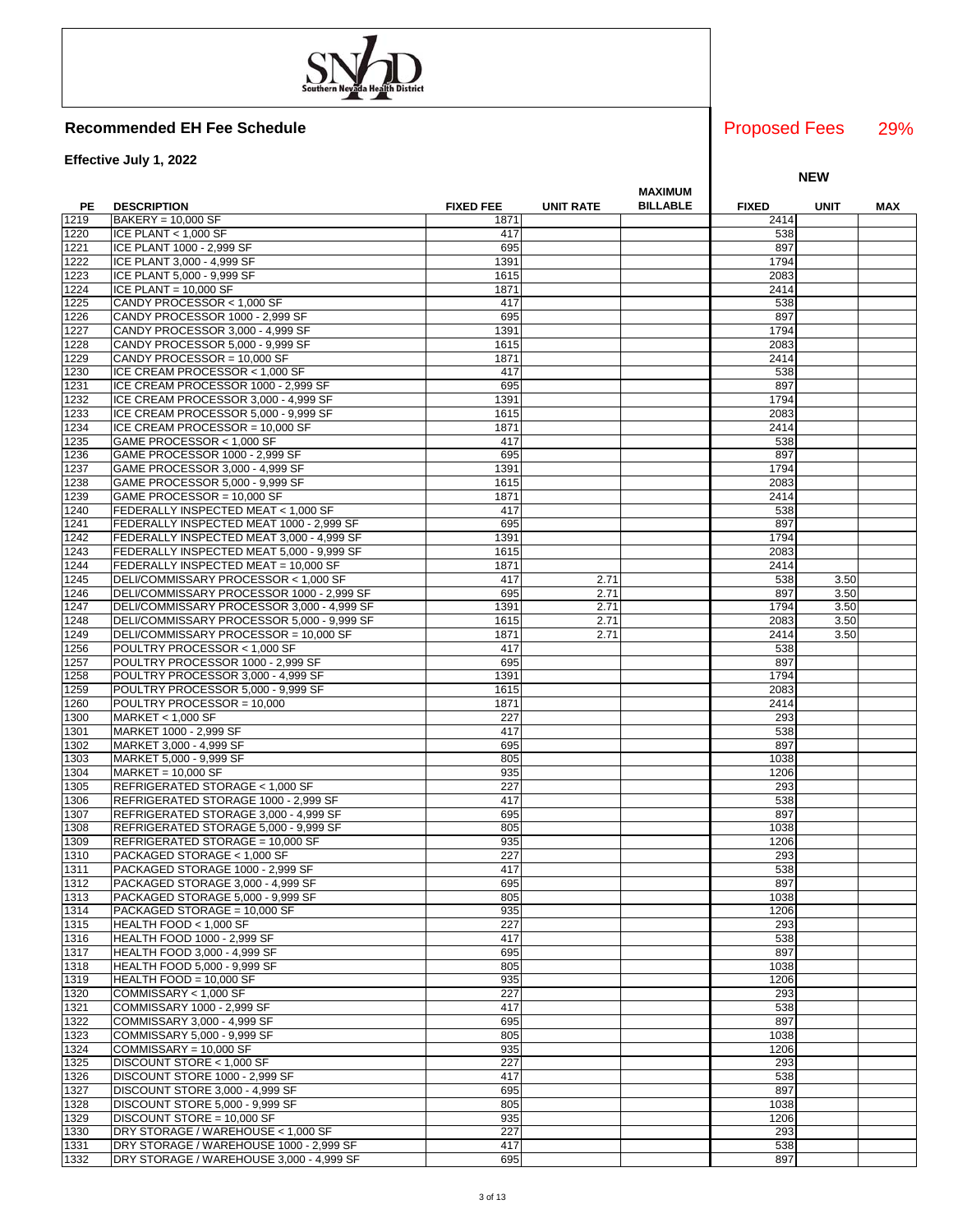**Effective July 1, 2022**

|              |                                                                                     |                  |                  | <b>MAXIMUM</b>  |              |                |        |
|--------------|-------------------------------------------------------------------------------------|------------------|------------------|-----------------|--------------|----------------|--------|
| PE           | <b>DESCRIPTION</b>                                                                  | <b>FIXED FEE</b> | <b>UNIT RATE</b> | <b>BILLABLE</b> | <b>FIXED</b> | <b>UNIT</b>    | MAX    |
| 1333         | DRY STORAGE / WAREHOUSE 5,000 - 9,999 SF                                            | 805              |                  |                 | 1038         |                |        |
| 1334         | DRY STORAGE / WAREHOUSE = 10,000 SF                                                 | 935              |                  |                 | 1206         |                |        |
| 1335         | VENDING MACHINE COMPANY < 1,000 SF                                                  | 227              |                  |                 | 293<br>538   |                |        |
| 1336<br>1337 | VENDING MACHINE COMPANY 1000 - 2,999 SF<br>VENDING MACHINE COMPANY 3,000 - 4,999 SF | 417<br>695       |                  |                 | 897          |                |        |
| 1338         | VENDING MACHINE COMPANY 5,000 - 9,999 SF                                            | 805              |                  |                 | 1038         |                |        |
| 1339         | VENDING MACHINE COMPANY = 10,000 SF                                                 | 935              |                  |                 | 1206         |                |        |
| 1340         | <b>VENDING MACHINE</b>                                                              | $\mathbf 0$      | 75               |                 |              | 97             |        |
| 1400         | FARMER'S MARKET EVENT COORDINATOR                                                   | 290              |                  |                 | 374          |                |        |
| 1401         | <b>SWAP MEET</b>                                                                    | 521              | 2.71             |                 | 672          | 3.50           |        |
| 1402         | <b>FOOD COURT</b>                                                                   | 521              | 2.71             |                 | 672          | 3.50           |        |
| 1403         | SUMMER FOOD PROGRAM                                                                 | 0                | 118              |                 |              | 152            |        |
|              | <b>TEMPORARY EVENTS</b>                                                             |                  |                  |                 |              |                |        |
| 1501         | ANNUAL EVENT COORDINATOR                                                            | 1160             |                  |                 | 1496         |                |        |
| 1502         | TEMPORARY FOOD ESTABLISHMENT 1 - 5 DAYS                                             | 0                | 131              |                 |              | 169            |        |
| 1503         | TEMPORARY FOOD ESTABLISHMENT 6 - 10 DAYS                                            | $\mathbf 0$      | 160              |                 |              | 206            |        |
| 1504         | TEMPORARY FOOD ESTABLISHMENT 11 - 14 DAYS                                           | $\Omega$         | 198              |                 |              | 255            |        |
| 1505         | TASTE EVNT, BEV, 1ST 10 BTHS, THEN EA 10 BTHS=1                                     | 290              | 120              |                 | 374          | 155            |        |
| 1506         | TASTE EVNT, FOOD/FOOD&BEV, 5 BTHS=1                                                 | 290              | 120              |                 | 374          | 155            |        |
| 1508         | TASTE EVNT, BEV, ADD'L 10 BOOTHS ONLY                                               | 0                | 120              |                 |              | 155            |        |
| 1509         | TASTE EVNT, FOOD/FOOD&BEV, ADD'L 5 BOOTHS ONLY                                      | $\mathbf 0$      | 120              |                 |              | 155            |        |
| 1510         | EVENT COORDINATOR AND BOOTH UNITS                                                   | 230              | 6                |                 | 297          | 8              |        |
| 1511         | TASTING/SAMPLING EVENT - ADD'L BOOTHS ONLY                                          | 0                | 6                |                 |              | 8              |        |
| 1512         | EVENT COORDINATOR 2-10 VENDOR BOOTHS                                                | 145              |                  |                 | 187          |                |        |
| 1513         | EVENT COORDINATOR 11-59 VENDOR BOOTHS                                               | 290              |                  |                 | 374          |                |        |
| 1514         | EVENT COORDINATOR 60+ VENDOR BOOTHS                                                 | 290              |                  |                 | 374          |                |        |
| 1515         | EVENT COORDINATOR ADD'L HRS 60+ VENDOR BOOTHS                                       | $\mathbf 0$      | 118              | 7000            |              | 152            | 9030   |
|              | <b>MISCELLANEOUS</b>                                                                |                  |                  |                 |              |                |        |
| 1900         | INSPECTION FOLLOWING DOWNGRADE TO "C"                                               | 1200             |                  |                 | 1548         |                |        |
| 1901         | FAILED FOOD FIELD VST OR INSP RESULT IN CLOSE                                       | 1400             |                  |                 | 1806         |                |        |
| 1902         | <b>AFTER HOURS RE-INSPECTION</b>                                                    | 479              |                  |                 | 618          |                |        |
| 1903         | INSP RESULT IN CLOSE (IHH SEWAGE)                                                   | 1400             |                  |                 | 1806         |                |        |
|              | <b>SOLID WASTE</b>                                                                  |                  |                  |                 |              |                |        |
| 2000         | <b>MSW LANDFILL</b>                                                                 | 3200             |                  |                 | 4128         |                |        |
| 2003         | <b>CLASS III LANDFILL</b>                                                           | 1500             |                  |                 | 1935         |                |        |
| 2006         | <b>TRANSFER STATION</b>                                                             | 1500             |                  |                 | 1935         |                |        |
| 2009<br>2017 | MATERIAL RECOVERY FACILITY                                                          | 2000             |                  |                 | 2580         |                |        |
| 2021         | RECYCLING CENTER<br><b>COMPOST FACILITY</b>                                         | 400<br>800       |                  |                 | 516<br>1032  |                |        |
| 2025         | SALVAGE YARD / DISMANTLING YARD                                                     | 567              |                  |                 | 731          |                |        |
| 2032         | WASTE TIRE MANAGEMENT FACILITY                                                      | 400              |                  |                 | 516          |                |        |
| 2036         | <b>SCRAP METAL DEALERS</b>                                                          | 400              |                  |                 | 516          |                |        |
| 2040         | SOLID WASTE HAULING BUSINESS                                                        | 500              | 100              |                 | 645          | 129            |        |
| 2041         | WASTE TIRE HAULING BUSINESS                                                         | 500              | 100              |                 | 645          | 129            |        |
| 2042         | LIQUID WASTE HAULING TRUCK                                                          | 88               |                  |                 | 114          |                |        |
| 2043         | <b>ASBESTOS HAULERS</b>                                                             | 500              |                  |                 | 645          |                |        |
| 2044         | ASBESTOS HAULERS ADDITIONAL PERMIT                                                  | 150              |                  |                 | 194          |                |        |
| 2045         | RESTRICTED WASTE MANAGEMENT                                                         | 227              |                  |                 | 293          |                |        |
| 2046         | SWM REINSPECTION FEE                                                                | 200              |                  |                 | 258          |                |        |
| 2047         | <b>LIQUID WASTE HAULING BUSINESS</b>                                                | 319              |                  |                 | 412          |                |        |
| 2048         | SOLID WASTE STORAGE BIN FACILITIES                                                  | 400              |                  |                 | 516          |                |        |
| 2049         | RESTRICTED WASTE MANAGEMENT CAT II                                                  | 227              |                  |                 | 293          |                |        |
| 2051         | MEDICAL WASTE MANAGEMENT FACILITY                                                   | 400              |                  |                 | 516          |                |        |
| 2054         | <b>WASTE GREASE FACILITY</b>                                                        | 400              |                  |                 | 516          |                |        |
| 2057         | WASTE TO ENERGY/FUEL FACILITY                                                       | 400              |                  |                 | 516          |                |        |
| 2100         | UNDERGROUND STORAGE TANKS                                                           | 341              | 50               |                 | 440          | 65             |        |
| 2101         | UST REINSPECTION FEE                                                                | 200              |                  |                 | 258          |                |        |
| 2201         | RESIDENTIAL ISDS WITH NITROGEN REMOVAL SYSTEM                                       | 275              |                  |                 | 355          |                |        |
| 2203         | <b>COMMERCIAL HOLDING TANK</b>                                                      | 1109             |                  |                 | 1431         |                |        |
| 2204<br>2205 | <b>REINSPECTION</b>                                                                 | 275<br>900       |                  |                 | 355<br>1161  |                |        |
| 2206         | ISDS PENALTY ASSMT REGS SECT 18<br>ISDS PENALTY ASSMT NRS 444.650                   | 900              |                  |                 | 1161         |                |        |
|              | <b>DRUG/SUPPLEMENT/COSMETIC MANUFACTURING</b>                                       |                  |                  |                 |              |                |        |
|              |                                                                                     |                  |                  |                 |              |                |        |
| 2500         | DRUG/SUPPLEMENT MANUFACTURING                                                       | 160              |                  |                 | 206          |                |        |
| 2501<br>2502 | <b>COSMETIC MANUFACTURING</b><br>MEDICAL DEVICE MANUFACTURING                       | 160<br>160       |                  |                 | 206<br>206   |                |        |
|              | <b>PUBLIC ACCOMMODATIONS</b>                                                        |                  |                  |                 |              |                |        |
|              |                                                                                     |                  |                  |                 |              |                |        |
| 3000         | <b>HOTELS</b>                                                                       | 363              | 4.17             | 8202            | 468          | 5 <sub>l</sub> | 10,581 |

29% Proposed Fees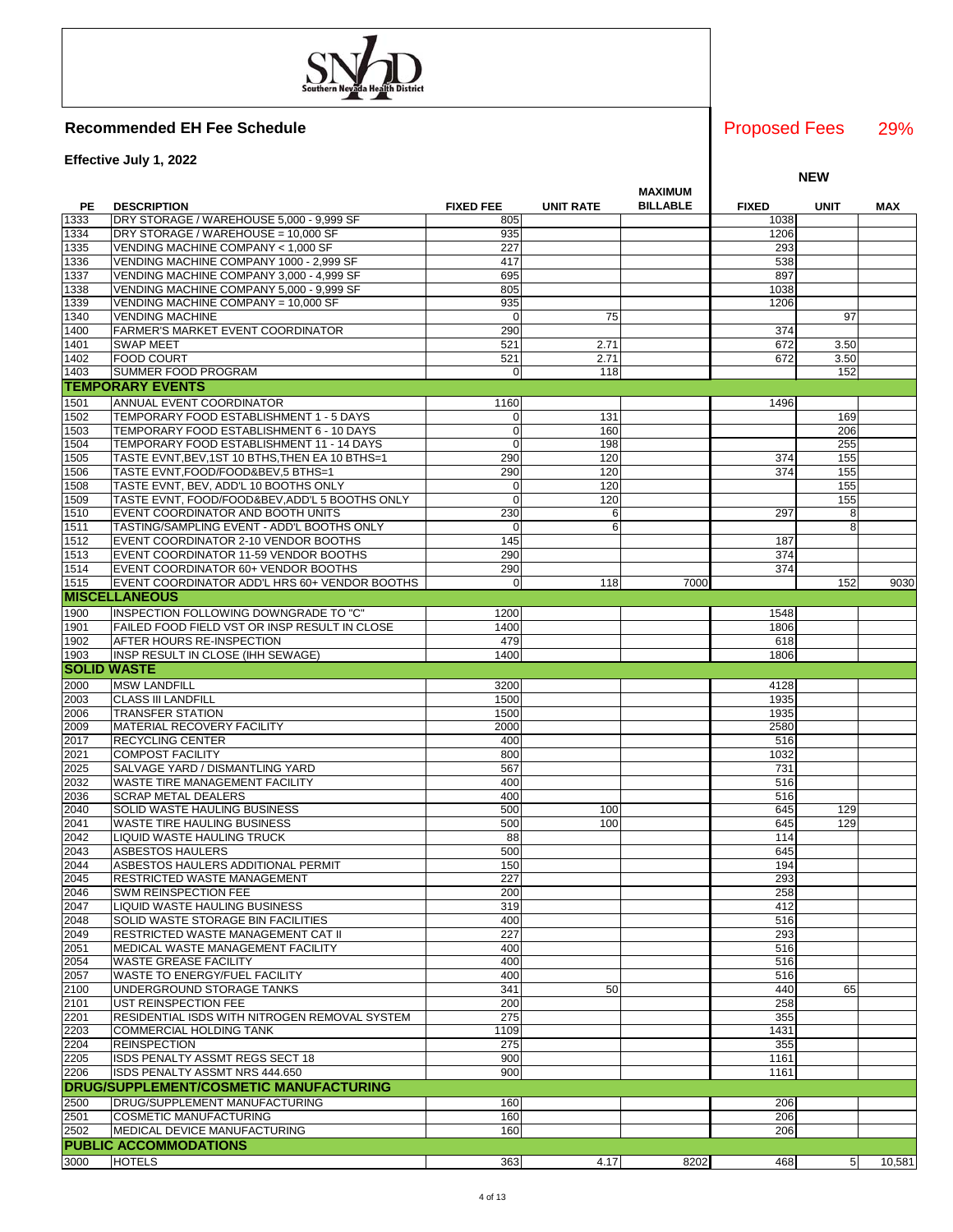**Effective July 1, 2022**

|              |                                                                           |                  |                  | <b>MAXIMUM</b>  |              |             |        |
|--------------|---------------------------------------------------------------------------|------------------|------------------|-----------------|--------------|-------------|--------|
| PE           | <b>DESCRIPTION</b>                                                        | <b>FIXED FEE</b> | <b>UNIT RATE</b> | <b>BILLABLE</b> | <b>FIXED</b> | <b>UNIT</b> | MAX    |
| 3001         | <b>MOTELS</b>                                                             | 363              | 4.17             | 8202            | 468          | 5           | 10,581 |
| 3002         | <b>MOTEL W/ KITCHEN</b>                                                   | 363              | 4.17             | 8202            | 468          | 5           | 10,581 |
| 3003         | <b>HOSTEL</b>                                                             | 363              | 4.17             |                 | 468          | 5           |        |
| 3004         | <b>BED AND BREAKFAST</b>                                                  | 363              | 4.17             |                 | 468          | 5           |        |
| 3005         | <b>MOBILE HOME PARKS</b>                                                  | 363              | 4.17             |                 | 468          | 5           |        |
| 3006         | <b>RV PARKS</b>                                                           | 363              | 4.17             |                 | 468          | 5           |        |
|              | CAMPGROUNDS / SCRV-DRY CAMPING                                            | 118              | 2.4              |                 | 152          | 3           |        |
| 3007         |                                                                           |                  |                  |                 |              |             |        |
| 3011         | ROOM CLOSE, BASE 1-5 ROOMS, EA UNIT=5 ADD'L RMS                           | 284              | 74               |                 | 366          | 95          |        |
| 3012         | AFTER HOURS PUBLIC ACCOM RE-INSPECTION                                    | 479              |                  |                 | 618          |             |        |
| 3013         | MASS GATHERING 500-1000 PERSONS/DAY                                       | 0                | 500              |                 |              | Unchanged   |        |
| 3014         | MASS GATHERING 1001-5000 PERSONS/DAY                                      | $\mathbf 0$      | 750              |                 |              | Unchanged   |        |
| 3015         | MASS GATHERING 5001-10,000 PERSONS/DAY                                    | $\mathbf 0$      | 1000             |                 |              | Unchanged   |        |
| 3016         | MASS GATHERING 10,000+ PERSONS/DAY                                        | $\mathbf 0$      | 2644             |                 |              | Unchanged   |        |
| 3017         | FAILED PA FIELD VST OR INSP RESULT IN CLOSE                               | 716              |                  |                 | 924          |             |        |
| 3018         | <b>PA REINSPECTION FEE</b>                                                | 239              |                  |                 | 308          |             |        |
|              | * Fees Set by Nevada Statute / Not Subject to SNHD Approved Fee Increases |                  |                  |                 |              |             |        |
|              | <b>PUBLIC BATHING PLACES</b>                                              |                  |                  |                 |              |             |        |
|              |                                                                           |                  |                  |                 | 533          |             |        |
| 3100         | NATURAL BATHING PLACE < 1,000 SF                                          | 413              |                  |                 |              |             |        |
| 3101         | NATURAL BATHING PLACE 1000 - 2,999 SF                                     | 710              |                  |                 | 916          |             |        |
| 3102         | NATURAL BATHING PLACE 3,000 - 4,999 SF                                    | 912              |                  |                 | 1,176        |             |        |
| 3103         | NATURAL BATHING PLACE 5,000 - 9,999 SF                                    | 1022             |                  |                 | 1,318        |             |        |
| 3104         | NATURAL BATHING PLACE = 10,000 SF                                         | 1087             |                  |                 | 1,402        |             |        |
| 3105         | MUNICIPAL/ SCHOOL POOL < 1,000 SF                                         | 413              |                  |                 | 533          |             |        |
| 3106         | MUNICIPAL/ SCHOOL POOL 1000 - 2,999 SF                                    | 710              |                  |                 | 916          |             |        |
| 3107         | MUNICIPAL/ SCHOOL POOL 3,000 - 4,999 SF                                   | 912              |                  |                 | 1,176        |             |        |
| 3108         | MUNICIPAL/ SCHOOL POOL 5,000 - 9,999 SF                                   | 1022             |                  |                 | 1,318        |             |        |
| 3109         | MUNICIPAL/ SCHOOL POOL = 10,000 SF                                        | 1087             |                  |                 | 1,402        |             |        |
| 3110         | LIVING UNIT SWIMMING POOL < 1,000 SF                                      | 413              |                  |                 | 533          |             |        |
| 3111         | LIVING UNIT SWIMMING POOL 1000 - 2,999 SF                                 | 710              |                  |                 | 916          |             |        |
| 3112         | LIVING UNIT SWIMMING POOL 3,000 - 4,999 SF                                | 912              |                  |                 | 1,176        |             |        |
| 3113         | LIVING UNIT SWIMMING POOL 5,000 - 9,999 SF                                | 1022             |                  |                 | 1,318        |             |        |
| 3114         | LIVING UNIT SWIMMING POOL = 10,000 SF                                     | 1087             |                  |                 | 1,402        |             |        |
| 3115         | SPA < 1,000 SF                                                            | 413              |                  |                 | 533          |             |        |
|              |                                                                           |                  |                  |                 |              |             |        |
| 3116         | SPA 1000 - 2,999 SF                                                       | 710              |                  |                 | 916          |             |        |
| 3117         | SPA 3,000 - 4,999 SF                                                      | 912              |                  |                 | 1,176        |             |        |
| 3118         | SPA 5,000 - 9,999 SF                                                      | 1022             |                  |                 | 1,318        |             |        |
| 3119         | $SPA = 10,000 SF$                                                         | 1087             |                  |                 | 1,402        |             |        |
| 3120         | WADING POOL < 1,000 SF                                                    | 413              |                  |                 | 533          |             |        |
| 3121         | WADING POOL 1000 - 2,999 SF                                               | 710              |                  |                 | 916          |             |        |
| 3122         | WADING POOL 3,000 - 4,999 SF                                              | 912              |                  |                 | 1,176        |             |        |
| 3123         | WADING POOL 5,000 - 9,999 SF                                              | 1022             |                  |                 | 1,318        |             |        |
| 3124         | WADING POOL = $10,000$ SF                                                 | 1087             |                  |                 | 1,402        |             |        |
| 3125         | WATER RECREATION ATTRACTION < 1,000 SF                                    | 413              |                  |                 | 533          |             |        |
| 3126         | WATER RECREATION ATTRACTION 1000 - 2,999 SF                               | 710              |                  |                 | 916          |             |        |
| 3127         | WATER RECREATION ATTRACTION 3,000 - 4,999 SF                              | 912              |                  |                 | 1,176        |             |        |
| 3128         | WATER RECREATION ATTRACTION 5,000 - 9,999 SF                              | 1022             |                  |                 | 1,318        |             |        |
| 3129         | WATER RECREATION ATTRACTION = 10,000 SF                                   | 1087             |                  |                 | 1,402        |             |        |
| 3130         | SPECIAL PURPOSE POOL < 1,000 SF                                           | 413              |                  |                 | 533          |             |        |
|              | SPECIAL PURPOSE POOL 1000 - 2,999 SF                                      | 710              |                  |                 | 916          |             |        |
| 3131<br>3132 | SPECIAL PURPOSE POOL 3,000 - 4,999 SF                                     | 912              |                  |                 | 1,176        |             |        |
|              |                                                                           |                  |                  |                 |              |             |        |
| 3133         | SPECIAL PURPOSE POOL 5,000 - 9,999 SF                                     | 1022             |                  |                 | 1,318        |             |        |
| 3134         | SPECIAL PURPOSE POOL = 10,000 SF                                          | 1087             |                  |                 | 1,402        |             |        |
| 3135         | FLOW THROUGH POOL < 1,000 SF                                              | 413              |                  |                 | 533          |             |        |
| 3136         | FLOW THROUGH POOL 1000 - 2,999 SF                                         | 710              |                  |                 | 916          |             |        |
| 3137         | FLOW THROUGH POOL 3,000 - 4,999 SF                                        | 912              |                  |                 | 1,176        |             |        |
| 3138         | FLOW THROUGH POOL 5,000 - 9,999 SF                                        | 1022             |                  |                 | 1,318        |             |        |
| 3139         | FLOW THROUGH POOL = 10,000 SF                                             | 1087             |                  |                 | 1,402        |             |        |
| 3140         | OTHER SWIMMING POOL < 1,000 SF                                            | 413              |                  |                 | 533          |             |        |
| 3141         | OTHER SWIMMING POOL 1000 - 2,999 SF                                       | 710              |                  |                 | 916          |             |        |
| 3142         | OTHER SWIMMING POOL 3,000 - 4,999 SF                                      | 912              |                  |                 | 1,176        |             |        |
| 3143         | OTHER SWIMMING POOL 5,000 - 9,999 SF                                      | 1022             |                  |                 | 1,318        |             |        |
| 3144         | OTHER SWIMMING POOL = 10,000 SF                                           | 1087             |                  |                 | 1,402        |             |        |
| 3145         | FLOTATION TANK < 1,000 SF                                                 | 413              |                  |                 | 533          |             |        |
| 3146         | FLOTATION TANK 1000 - 2,999 SF                                            | 710              |                  |                 | 916          |             |        |
| 3147         | FLOTATION TANK 3,000 - 4,999 SF                                           | $\overline{912}$ |                  |                 | 1,176        |             |        |
| 3148         | FLOTATION TANK 5,000 - 9,999 SF                                           | 1022             |                  |                 | 1,318        |             |        |
| 3149         | FLOTATION TANK = 10,000 SF                                                | 1087             |                  |                 | 1,402        |             |        |
| 3150         | SEASONAL POOL PERMIT NTE 4 MTH                                            | 211              |                  |                 | 272          |             |        |
| 3151         |                                                                           |                  |                  |                 | 544          |             |        |
|              | SEASONAL POOL PERMIT NTE 5 MTH                                            | 422              |                  |                 |              |             |        |

### 29% Proposed Fees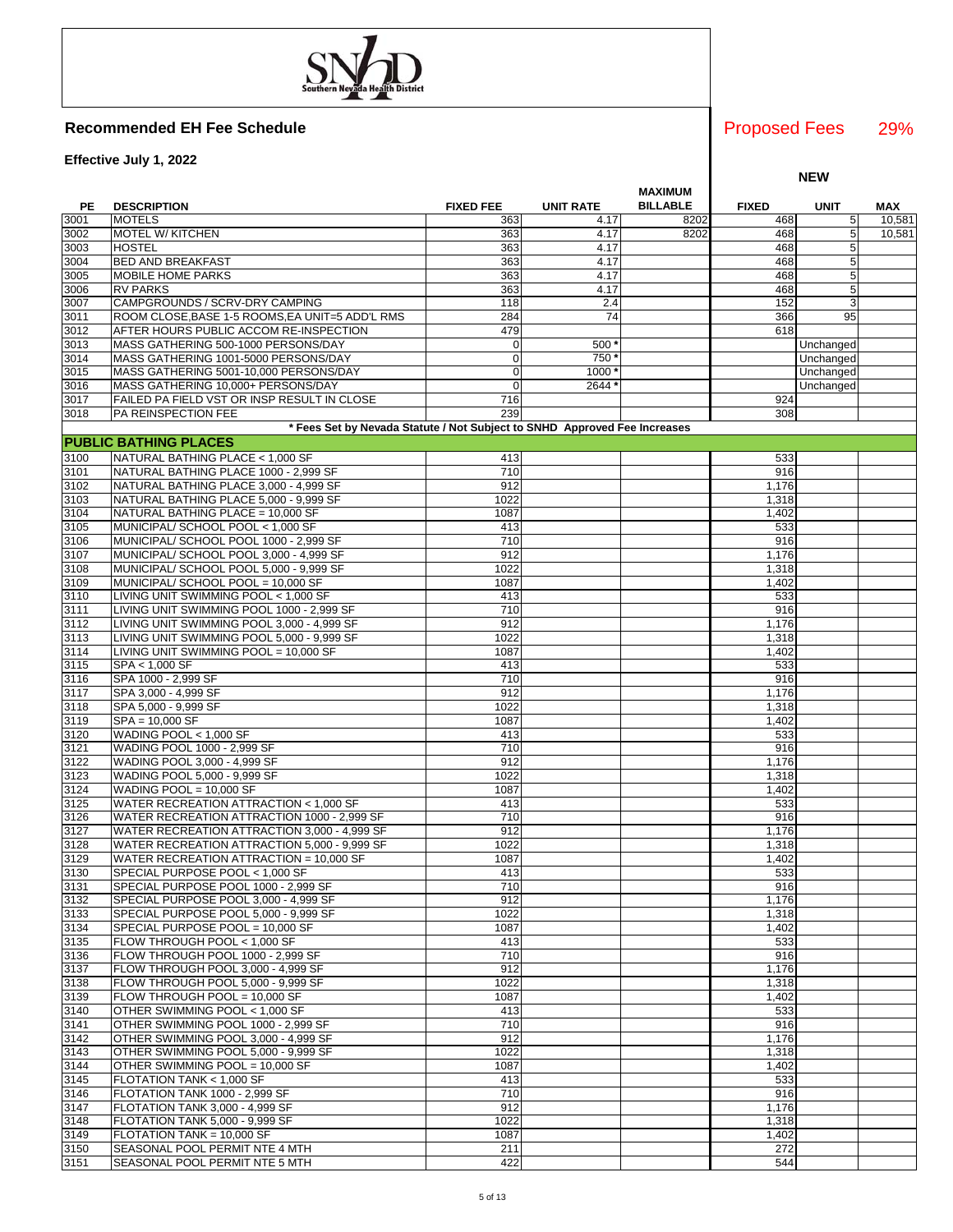**Effective July 1, 2022**

|                 |                                                                           |                                  |                  | <b>MAXIMUM</b>  |                        |              |     |
|-----------------|---------------------------------------------------------------------------|----------------------------------|------------------|-----------------|------------------------|--------------|-----|
| PE              | <b>DESCRIPTION</b>                                                        | <b>FIXED FEE</b>                 | <b>UNIT RATE</b> | <b>BILLABLE</b> | <b>FIXED</b>           | <b>UNIT</b>  | MAX |
| 3152            | SEASONAL POOL PERMIT NTE 6 MTH                                            | 633                              |                  |                 | 817                    |              |     |
| 3155            | SPECIAL POOL EVENT 1 - 14 DAYS                                            | 211                              |                  |                 | 272                    |              |     |
| 3158            | FAILED POOL FIELD VST OR INSP RESULT IN CLOSE                             | 716                              |                  |                 | 924                    |              |     |
| 3159            | AFTER-HOURS POOL REINSPECTION                                             | 479                              |                  |                 | 618                    |              |     |
| 3160<br>3406    | POOL REINSPECTION FEE<br>POOL COMPANY (RENEWAL)                           | 239<br>253                       |                  |                 | 308<br>326             |              |     |
| 3407            | POOL COMPANY NEW                                                          | 340                              |                  |                 | 439                    |              |     |
| 3408            | <b>QUALIFIED OPERATOR (RENEWAL)</b>                                       | 15                               |                  |                 | 19                     |              |     |
| 3409            | <b>QUALIFIED OPERATOR (NEW)</b>                                           | 20                               |                  |                 | 26                     |              |     |
| <b>BODY ART</b> |                                                                           |                                  |                  |                 |                        |              |     |
| 4000            | TATTOO / PERMANENT MAKE-UP                                                | 290                              |                  |                 | 374                    |              |     |
| 4001            | <b>BODY PIERCING BUSINESS - LOW RISK</b>                                  | 100                              |                  |                 | 129                    |              |     |
| 4002            | <b>BODY PIERCING BUSINESS - HIGH RISK</b>                                 | 290                              |                  |                 | 374                    |              |     |
| 4003            | <b>BODY ART VEHICLE</b>                                                   | 290                              |                  |                 | 374                    |              |     |
| 4004            | <b>BODY ART SPECIAL EVENT - COORDINATOR</b>                               | 290                              |                  |                 | 374                    |              |     |
| 4005            | <b>BODY ART SPECIAL EVENT - ARTIST</b>                                    | 145                              |                  |                 | 187                    |              |     |
| 4009            | BODY ART REINSPECTION FEE                                                 | 239                              |                  |                 | 308                    |              |     |
| 4010            | FAILED BODY ART FIELD VST/INSP RES IN CLOSE                               | 716                              |                  |                 | 924                    |              |     |
| 4100            | <b>BODY ARTIST EXAM</b>                                                   | 118                              |                  |                 | 152                    |              |     |
| 4101            | <b>BODY ART CARD</b>                                                      | 20                               |                  |                 | 26                     |              |     |
|                 | <b>SCHOOLS/INSITITUTIONS</b>                                              |                                  |                  |                 |                        |              |     |
| 4200            | CHILDREN'S HOME / INSTITUTION                                             | $10*$                            |                  |                 | Unchanged              |              |     |
| 4204            | <b>ELEMENTARY SCHOOL</b>                                                  | 118                              |                  |                 | 152                    |              |     |
| 4205<br>4206    | MIDDLE SCHOOL<br><b>HIGH SCHOOL</b>                                       | 118<br>118                       |                  |                 | 152<br>152             |              |     |
| 4207            | <b>SUMMER CAMPS</b>                                                       | 10 <sup>1</sup>                  |                  |                 | Unchanged              |              |     |
| 4208            | SCHOOL/INSTITUTION REINSPECTION FEE                                       | 239                              |                  |                 | 308                    |              |     |
| 4209            | FAILED SCHOOL/INST FLD VST/INSP RES IN CLOSE                              | 716                              |                  |                 | 924                    |              |     |
| 4300            | FAMILY CARE HOME 1-6 CHILDREN                                             | 118                              |                  |                 | 152                    |              |     |
| 4301            | GROUP CARE HOME 7-12 CHILDREN                                             | 239                              |                  |                 | 308                    |              |     |
| 4302            | CHILDCARE CENTERS >12                                                     | 354                              |                  |                 | 457                    |              |     |
| 4303            | CHILDCARE SPECIAL EVENT 1-7 DAYS                                          | 211                              |                  |                 | 272                    |              |     |
| 4304            | CHILDCARE REINSPECTION FEE                                                | 239                              |                  |                 | 308                    |              |     |
| 4305            | FAILED CHILDCARE FLD VST/INSP RES IN CLOSE                                | 716                              |                  |                 | 924                    |              |     |
|                 | * Fees Set by Nevada Statute / Not Subject to SNHD Approved Fee Increases |                                  |                  |                 |                        |              |     |
|                 | <b>SOLID WASTE PENALTIES</b>                                              |                                  |                  |                 |                        |              |     |
| 4707            | SWMA PENALTY ASSMT NRS 439.490                                            | \$500-\$5,000                    |                  |                 | Unchanged              |              |     |
| 4708<br>4709    | SWMA PENALTY ASSMT NRS 444.553(2)<br>SWMA PENALTY ASSMT NRS 444.580       | \$500-\$5,000<br>\$500-\$5,000   |                  |                 | Unchanged<br>Unchanged |              |     |
| 4710            | SWMA PENALTY ASSMT NRS 444.583                                            | \$500-\$5,000                    |                  |                 | Unchanged              |              |     |
| 4711            | SWMA PENALTY ASSMT NRS 444.592                                            | \$500-\$5,000                    |                  |                 | Unchanged              |              |     |
| 4712            | SWMA PENALTY ASSMT NRS 444.610                                            | \$500-\$5,000                    |                  |                 | Unchanged              |              |     |
| 4713            | SWMA PENALTY ASSMT NRS 444.630                                            | \$500-\$5,000                    |                  |                 | Unchanged              |              |     |
| 4714            | SWMA PENALTY ASSMT NAC 444.660(3)                                         | \$500-\$5,000                    |                  |                 | Unchanged              |              |     |
| 4715            | SWMA PENALTY ASSMT NAC 444.662(1)                                         | \$500-\$5,000                    |                  |                 | Unchanged              |              |     |
| 4716            | SWMA PENALTY ASSMT NAC 444.664                                            | \$500-\$5,000                    |                  |                 | Unchanged              |              |     |
| 4717            | SWMA PENALTY ASSMT HO REGS                                                | \$500-\$5,000                    |                  |                 | Unchanged              |              |     |
| 4718            | SWMA PENALTY ASSMT TS REGS                                                | \$500-\$5,000 *                  |                  |                 | Unchanged              |              |     |
| 4719            | SWMA PENALTY ASSMT MRF REGS                                               | \$500-\$5,000 *                  |                  |                 | Unchanged              |              |     |
| 4720<br>4721    | SWMA PENALTY ASSMT RECYCLING REGS<br>SWMA PENALTY ASSMT C&D REGS          | \$500-\$5,000 *<br>\$500-\$5,000 |                  |                 | Unchanged<br>Unchanged |              |     |
| 4722            | SWMA PENALTY ASSMT PW STORAGE BIN REGS                                    | \$500-\$5,000 *                  |                  |                 | Unchanged              |              |     |
| 4723            | SWMA PENALTY ASSMT TEMP SWD OPS REGS                                      | \$500-\$5,000 *                  |                  |                 | Unchanged              |              |     |
| 4735            | ADVISORY FIELD INSP/INVEST - PUBLIC REQUEST                               | 239                              |                  |                 | 308                    |              |     |
|                 | Fees Set by Nevada Statute/Not Subject to SNHD Approved Fee Increases     |                                  |                  |                 |                        |              |     |
|                 | <b>PLAN REVIEW FEES</b>                                                   |                                  |                  |                 |                        |              |     |
|                 | <b>FOOD OPERATIONS</b>                                                    |                                  |                  |                 |                        |              |     |
| 5000            | <b>FPR - MAIN KITCHEN</b>                                                 | 398                              | 2.4              |                 | 513                    | 3            |     |
| 5001            | FPR - MAIN KITCHEN (1 DRIVE-UP)                                           | 477                              | 2.4              |                 | 615                    | $\mathbf{3}$ |     |
| 5002            | FPR - MAIN KITCHEN (2 DRIVE-UP)                                           | 556                              | 2.4              |                 | 717                    | 3            |     |
| 5003            | FPR - RESTAURANT                                                          | 398                              | 2.4              |                 | 513                    | 3            |     |
| 5004            | FPR - RESTAURANT (1 DRIVE-UP)                                             | 477                              | 2.4              |                 | 615                    | $\mathbf{3}$ |     |
| 5005            | FPR - RESTAURANT (2 DRIVE-UP)                                             | 556                              | 2.4              |                 | 717                    | $\mathbf{3}$ |     |
| 5006            | FPR - RESTAURANT / TAKE OUT                                               | 398                              | 2.4              |                 | 513                    | 3            |     |
| 5007            | FPR - RESTAURANT / TAKE OUT (1 DRIVE-UP)                                  | 477                              | 2.4              |                 | 615                    | 3            |     |
| 5008            | FPR - RESTAURANT / TAKE OUT (2 DRIVE-UP)                                  | 556                              | 2.4              |                 | 717                    | 3            |     |
| 5009            | FPR - SNACK BAR                                                           | 398                              | 2.4              |                 | 513                    | $\mathbf{3}$ |     |

5010 FPR - SNACK BAR (1 DRIVE-UP) 477 2.4 615 3

6 of 13

29% Proposed Fees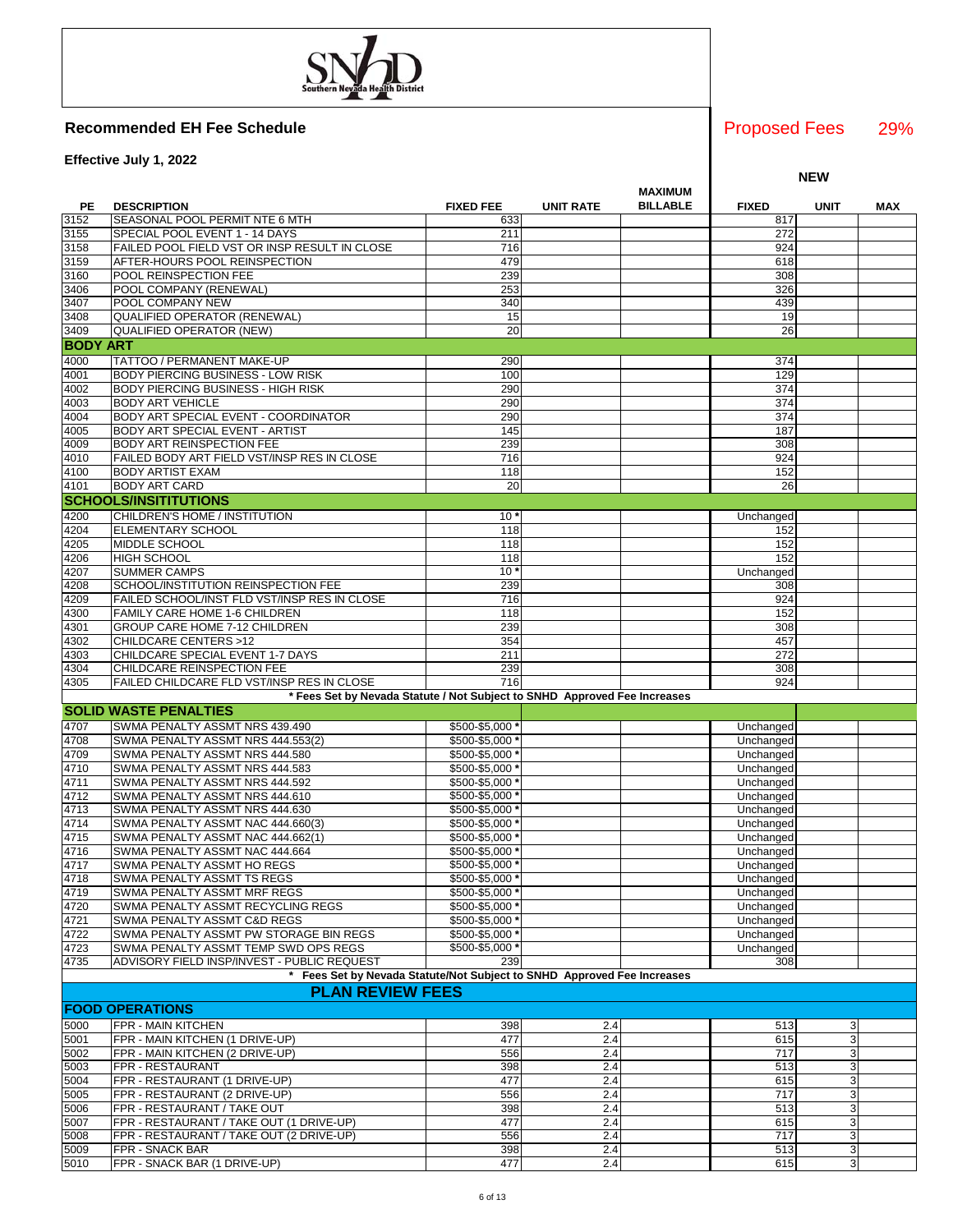**Effective July 1, 2022**

|      |                                                                            |                  |                  | <b>MAXIMUM</b>  |               |             |     |
|------|----------------------------------------------------------------------------|------------------|------------------|-----------------|---------------|-------------|-----|
| PE   | <b>DESCRIPTION</b>                                                         | <b>FIXED FEE</b> | <b>UNIT RATE</b> | <b>BILLABLE</b> | <b>FIXED</b>  | <b>UNIT</b> | MAX |
| 5011 | FPR - SNACK BAR (2 DRIVE-UP)                                               | 556              | 2.4              |                 | 717           | 3           |     |
| 5012 | FPR - BUFFET (DAILY)                                                       | 398              | 2.4              |                 | 513           | 3           |     |
| 5013 | FPR - BARBEQUE                                                             | 398              | 2.4              |                 | 513           | 3           |     |
| 5014 | FPR - BARBEQUE (1 DRIVE-UP)                                                | 477              | 2.4              |                 | 615           | 3           |     |
| 5015 | FPR - BARBEQUE (2 DRIVE-UP)                                                | 556              | 2.4              |                 | 717           | 3           |     |
| 5016 | FPR - DRINKING ESTABLISHMENT                                               | 398              | 2.4              |                 | 513           | 3           |     |
| 5017 | FPR - BEER BAR                                                             | 398              | 2.4              |                 | 513           | 3           |     |
| 5018 | FPR - BANQUET KITCHEN < 1,000 SF                                           | 869              |                  |                 | 1,121         |             |     |
| 5019 | FPR - BANQUET KITCHEN 1000 - 2,999 SF                                      | 1158             |                  |                 | 1494          |             |     |
| 5020 | FPR - BANQUET KITCHEN 3,000 - 4,999 SF                                     | 1449             |                  |                 | 1,869         |             |     |
| 5021 | FPR - BANQUET KITCHEN 5,000 - 9,999 SF                                     | 1739             |                  |                 | 2,243         |             |     |
| 5022 | FPR - BANQUET KITCHEN = 10,000 SF                                          | 2029             |                  |                 | 2,617         |             |     |
| 5023 | FPR - BANQUET SUPPORT < 1,000 SF                                           | 869              |                  |                 | 1,121         |             |     |
| 5024 | FPR - BANQUET SUPPORT 1000 - 2,999 SF                                      | 1158             |                  |                 | 1494          |             |     |
| 5025 | FPR - BANQUET SUPPORT 3,000 - 4,999 SF                                     | 1449             |                  |                 | 1,869         |             |     |
| 5026 | FPR - BANQUET SUPPORT 5,000 - 9,999 SF                                     | 1739             |                  |                 | 2,243         |             |     |
| 5027 | FPR - BANQUET SUPPORT = 10,000 SF                                          | 2029             |                  |                 | 2,617         |             |     |
| 5028 | FPR - SPECIAL KITCHEN < 1,000 SF                                           | 869              |                  |                 | 1,121         |             |     |
| 5029 | FPR - SPECIAL KITCHEN 1000 - 2,999 SF                                      | 1158             |                  |                 | 1494          |             |     |
| 5030 | FPR - SPECIAL KITCHEN 3,000 - 4,999 SF                                     | 1449             |                  |                 |               |             |     |
|      |                                                                            |                  |                  |                 | 1,869         |             |     |
| 5031 | FPR - SPECIAL KITCHEN 5,000 - 9,999 SF                                     | 1739             |                  |                 | 2,243         |             |     |
| 5032 | FPR - SPECIAL KITCHEN = 10,000                                             | 2029             |                  |                 | 2,617         |             |     |
| 5033 | FPR - KITCHEN BAKERY < 1,000 SF                                            | 869              |                  |                 | 1,121         |             |     |
| 5034 | FPR - KITCHEN BAKERY 1000 - 2,999 SF                                       | 1158             |                  |                 | 1494          |             |     |
| 5035 | FPR - KITCHEN BAKERY 3,000 - 4,999 SF                                      | 1449             |                  |                 | 1,869         |             |     |
| 5036 | FPR - KITCHEN BAKERY 5,000 - 9,999 SF                                      | 1739             |                  |                 | 2,243         |             |     |
| 5037 | FPR - KITCHEN BAKERY = 10,000 SF                                           | 2029             |                  |                 | 2,617         |             |     |
| 5038 | FPR - MEAT < 1,000 SF                                                      | 869              |                  |                 | 1,121         |             |     |
| 5039 | FPR - MEAT 1000 - 2,999 SF                                                 | 1158             |                  |                 | 1494          |             |     |
| 5040 | FPR - MEAT 3,000 - 4,999 SF                                                | 1449             |                  |                 | 1,869         |             |     |
| 5041 | FPR - MEAT 5,000 - 9,999 SF                                                | 1739             |                  |                 | 2,243         |             |     |
| 5042 | $FPR - MEAT = 10,000 SF$                                                   | 2029             |                  |                 | 2,617         |             |     |
| 5043 | FPR - VEGETABLE PREP < 1,000 SF                                            | 869              |                  |                 | 1,121         |             |     |
| 5044 | FPR - VEGETABLE PREP 1000 - 2,999 SF                                       | 1158             |                  |                 | 1494          |             |     |
| 5045 | FPR - VEGETABLE PREP 3,000 - 4,999 SF                                      | 1449             |                  |                 | 1,869         |             |     |
| 5046 | FPR - VEGETABLE PREP 5,000 - 9,999 SF                                      | 1739             |                  |                 | 2,243         |             |     |
| 5047 | FPR - VEGETABLE PREP = 10,000 SF                                           | 2029             |                  |                 | 2,617         |             |     |
| 5048 | FPR - PANTRY < 1,000 SF                                                    | 869              |                  |                 | 1,121         |             |     |
| 5049 | FPR - PANTRY 1000 - 2,999 SF                                               | 1158             |                  |                 | 1494          |             |     |
| 5050 | FPR - PANTRY 3,000 - 4,999 SF                                              | 1449             |                  |                 | 1,869         |             |     |
| 5051 | FPR - PANTRY 5,000 - 9,999 SF                                              | 1739             |                  |                 | 2,243         |             |     |
| 5052 | $FPR - PANTRY = 10,000 SF$                                                 | 2029             |                  |                 | 2,617         |             |     |
| 5053 | FPR - GARDE MANGER < 1,000 SF                                              | 869              |                  |                 | 1,121         |             |     |
| 5054 | FPR - GARDE MANGER 1000 - 2,999 SF                                         | 1158             |                  |                 | 1494          |             |     |
| 5055 | FPR - GARDE MANGER 3,000 - 4,999 SF                                        | 1449             |                  |                 | 1,869         |             |     |
| 5056 | FPR - GARDE MANGER 5,000 - 9,999 SF                                        | 1739             |                  |                 | 2,243         |             |     |
| 5057 | FPR - GARDE MANGER = 10,000 SF                                             | 2029             |                  |                 | 2,617         |             |     |
| 5058 | FPR - MEAT /POULTRY/ SEAFOOD < 1000 SF                                     | 869              |                  |                 | 1,121         |             |     |
| 5059 | FPR - MEAT /POULTRY/ SEAFOOD 1000 - 2999 SF                                | 1158             |                  |                 | 1494          |             |     |
| 5060 | FPR - MEAT /POULTRY/ SEAFOOD 3000 - 4999 SF                                | 1449             |                  |                 | 1,869         |             |     |
| 5061 | FPR - MEAT /POULTRY/ SEAFOOD 5000 - 9999 SF                                | 1739             |                  |                 | 2,243         |             |     |
| 5062 | FPR - MEAT /POULTRY/ SEAFOOD = 10000 SF                                    | 2029             |                  |                 | 2,617         |             |     |
| 5063 | FPR - CONFECTION < 1000 SF                                                 | 869              |                  |                 | 1,121         |             |     |
| 5064 | FPR - CONFECTION 1000 - 2999 SF                                            | 1158             |                  |                 | 1494          |             |     |
| 5065 | FPR - CONFECTION 3000 - 4999 SF                                            | 1449             |                  |                 | 1,869         |             |     |
| 5066 | FPR - CONFECTION 5000 - 9999 SF                                            | 1739             |                  |                 | 2,243         |             |     |
| 5067 | $FPR - CONFECTION = 10000 SF$                                              | 2029             |                  |                 | 2,617         |             |     |
| 5068 | FPR - PRODUCE MARKET < 1000 SF                                             | 869              |                  |                 | 1,121         |             |     |
| 5069 |                                                                            |                  |                  |                 |               |             |     |
|      | FPR - PRODUCE MARKET 1000 - 2999 SF<br>FPR - PRODUCE MARKET 3000 - 4999 SF | 1158<br>1449     |                  |                 | 1494<br>1,869 |             |     |
| 5070 |                                                                            |                  |                  |                 |               |             |     |
| 5071 | FPR - PRODUCE MARKET 5000 - 9999 SF                                        | 1739             |                  |                 | 2,243         |             |     |
| 5072 | FPR - PRODUCE MARKET = 10000 SF                                            | 2029             |                  |                 | 2,617         |             |     |
| 5073 | FPR - BAKERY SALES < 1000 SF                                               | 869              |                  |                 | 1,121         |             |     |
| 5074 | FPR - BAKERY SALES 1000 - 2999 SF                                          | 1158             |                  |                 | 1494          |             |     |
| 5075 | FPR - BAKERY SALES 3000 - 4999 SF                                          | 1449             |                  |                 | 1,869         |             |     |
| 5076 | FPR - BAKERY SALES 5000 - 9999 SF                                          | 1739             |                  |                 | 2,243         |             |     |
| 5077 | FPR - BAKERY SALES = 10000 SF                                              | 2029             |                  |                 | 2,617         |             |     |
| 5078 | FPR - PORTABLE BANQUET BAR                                                 | 290              | 94               |                 | 374           | 121         |     |
| 5079 | FPR - PORTABLE UNIT - OUTDOOR                                              | 290              | 94               |                 | 374           | 121         |     |

### 29% Proposed Fees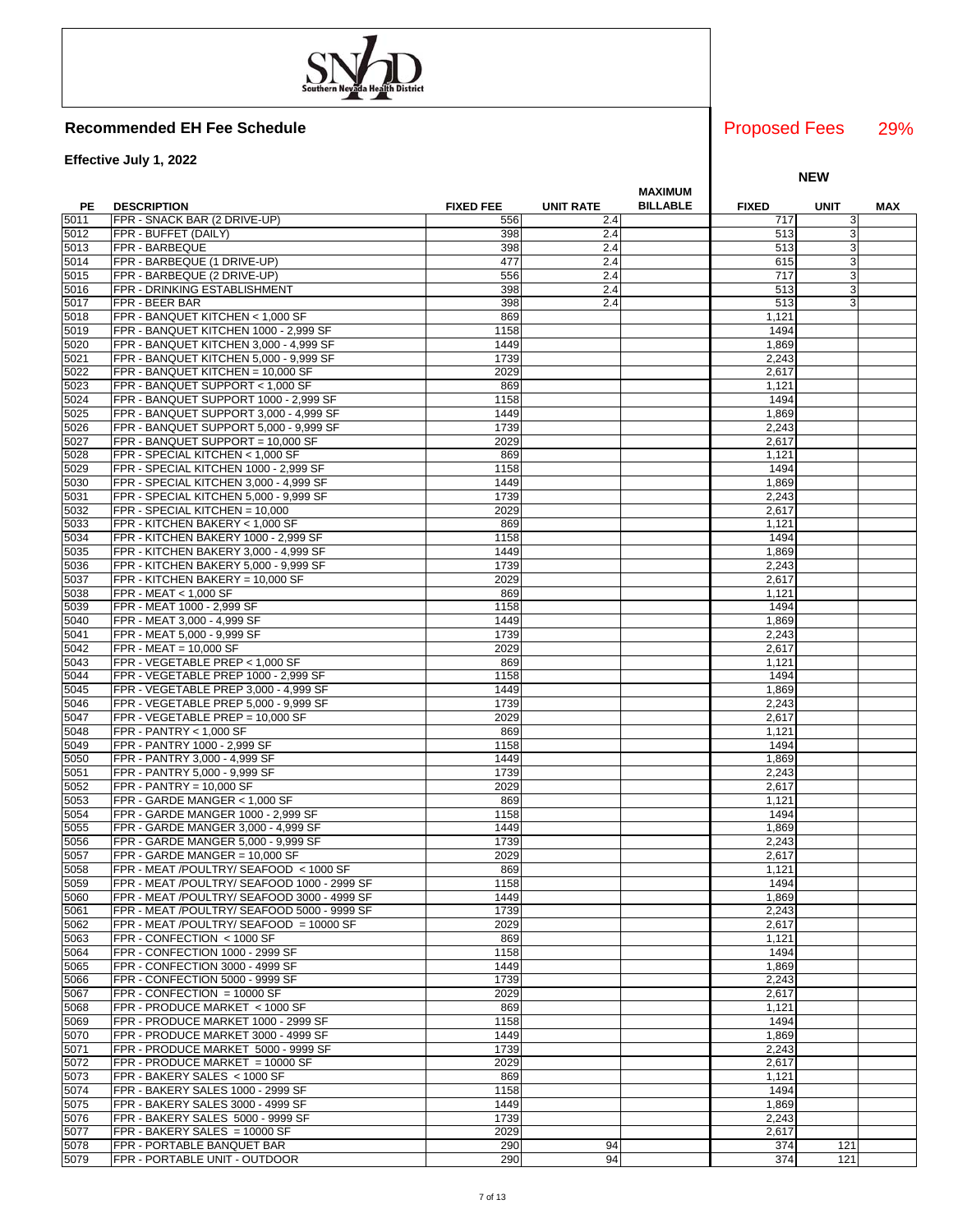**Effective July 1, 2022**

|      |                                               |                  |                  | <b>MAXIMUM</b>  |              |                |     |
|------|-----------------------------------------------|------------------|------------------|-----------------|--------------|----------------|-----|
| PE   | <b>DESCRIPTION</b>                            | <b>FIXED FEE</b> | <b>UNIT RATE</b> | <b>BILLABLE</b> | <b>FIXED</b> | <b>UNIT</b>    | MAX |
| 5080 | FPR - PORTABLE UNIT - INDOOR                  | 290              | 94               |                 | 374          | 121            |     |
| 5081 | FPR - SELF-SERVICE PRE-PACKAGED FOOD TRUCK    | 391              |                  |                 | 504          |                |     |
| 5083 | FPR - MOBILE FOOD SERVICE                     | 479              |                  |                 | 618          |                |     |
| 5084 | FPR - FROZEN MEAT SALES                       | 239              |                  |                 | 308          |                |     |
| 5085 | FPR - FOOD DELIVERY TRUCK - HIGH RISK         | 239              |                  |                 | 308          |                |     |
| 5086 | FPR - MOBILE ICE CREAM/CANDY                  | 239              |                  |                 | 308          |                |     |
| 5087 | FPR - GROCERY STORE SAMPLING                  | 290              |                  |                 | 374          |                |     |
| 5088 | FPR - CONCESSIONS - LOW RISK                  | 398              |                  |                 | 513          |                |     |
| 5089 | FPR - CONCESSIONS - HIGH RISK                 | 398              |                  |                 | 513          |                |     |
| 5090 | FPR - CATERER                                 | 398              |                  |                 | 513          |                |     |
| 5091 | SPPR - CHILDCARE KITCHENS                     | 631              |                  |                 | 814          |                |     |
| 5092 | FPR - ANNUAL ITINERANT - LOW RISK             | 239              |                  |                 | 308          |                |     |
| 5093 | FPR - ANNUAL ITINERANT - HIGH RISK            | 300              |                  |                 | 387          |                |     |
| 5094 | FPR - FARMER'S MARKET - SAMPLING              | 160              |                  |                 | 206          |                |     |
| 5095 | FPR - FARMER'S MARKET - PROCESSED PRODUCT     | 160              |                  |                 | 206          |                |     |
| 5096 | FPR - FARMER'S MARKET - LOW RISK              | 160              |                  |                 | 206          |                |     |
| 5097 | FPR - FARMER'S MARKET - HIGH RISK             | 239              |                  |                 | 308          |                |     |
| 5098 | FPR - SEASONAL PERMIT 0 - 4 MONTHS            | 239              |                  |                 | 308          |                |     |
| 5099 | FPR - SEASONAL PERMIT NOT TO EXCEED 5 MONTHS  | 239              |                  |                 | 308          |                |     |
| 5100 | FPR - SEASONAL PERMIT NOT TO EXCEED 6 MONTHS  | 239              |                  |                 | 308          |                |     |
| 5101 | FPR - SEASONAL PERMIT NOT TO EXCEED 7 MONTHS  | 239              |                  |                 | 308          |                |     |
| 5102 | FPR - SEASONAL PERMIT NOT TO EXCEED 8 MONTHS  | 239              |                  |                 | 308          |                |     |
| 5103 | SPPR - ELEMENTARY SCHOOL KITCHENS             | 354              |                  |                 | 457          |                |     |
| 5104 | SPPR - MIDDLE SCHOOL KITCHENS                 | 470              |                  |                 | 606          |                |     |
| 5105 | SPPR - HIGH SCHOOL KITCHENS                   | 631              |                  |                 | 814          |                |     |
| 5106 | FPR - MAJ REM PE'S (5001-5018)                | 319              | 1.56             |                 | 412          | 2              |     |
| 5107 | FPR - MAJ REM PE'S (5001-5018) 1 DRIVE UP     | 358              | 1.56             |                 | 462          | $\overline{2}$ |     |
| 5108 | FPR - MAJ REM PE'S (5001-5018) 2 DRIVE UP     | 397              | 1.56             |                 | 512          | $\overline{2}$ |     |
| 5109 | FPR - MAJ REM PE'S (5019-5106) < 1,000 SF     | 869              |                  |                 | 1,121        |                |     |
| 5110 | FPR - MAJ REM PE'S (5019-5106) 1,000-2,999 SF | 1158             |                  |                 | 1494         |                |     |
| 5111 | FPR - MAJ REM PE'S (5019-5106) 3,000-4,999 SF | 1449             |                  |                 | 1,869        |                |     |
| 5112 | FPR - MAJ REM PE'S (5019-5106) 5,000-9,999 SF | 1739             |                  |                 | 2,243        |                |     |
| 5113 | FPR - MAJ REM PE'S (5019-5106) >= 10,000 SF   | 2029             |                  |                 | 2,617        |                |     |
| 5114 | FPR - MINOR REMODEL PRG CAT 50                | 363              |                  |                 | 468          |                |     |
| 5115 | SPPR - INSTITUTIONAL FOOD SERVICE - SMALL     | 470              |                  |                 | 606          |                |     |
| 5116 | SPPR - INSTITUTIONAL FOOD SERVICE - LARGE     | 631              |                  |                 | 814          |                |     |
| 5117 | FPR - WATER STORE                             | 398              |                  |                 | 513          |                |     |
| 5121 | FPR - REMOTE SERVICE SITE                     | 398              |                  |                 | 513          |                |     |
| 5122 | FPR - PORTABLE UNIT - TCS                     | 290              | 94               |                 | 374          | 121            |     |
| 5123 | FPR - MOBILE PRODUCE                          | 239              |                  |                 | 308          |                |     |
| 5124 | FPR - ANNUAL ITINERANT - LOW RISK - MAJOR     | 239              |                  |                 | 308          |                |     |
| 5125 | FPR - ANNUAL ITINERANT - HIGH RISK - MAJOR    | 239              |                  |                 | 308          |                |     |
| 5200 | FPR - BOTTLING PLANT < 1,000 SF               | 869              |                  |                 | 1,121        |                |     |
| 5201 | FPR - BOTTLING PLANT 1000 - 2,999 SF          | 1158             |                  |                 | 1494         |                |     |
| 5202 | FPR - BOTTLING PLANT 3,000 - 4,999 SF         | 1449             |                  |                 | 1,869        |                |     |
| 5203 | FPR - BOTTLING PLANT 5,000 - 9,999 SF         | 1739             |                  |                 | 2,243        |                |     |
| 5204 | FPR - BOTTLING PLANT >= 10,000 SF             | 2029             |                  |                 | 2,617        |                |     |
| 5205 | FPR - FOOD PROCESSING < 1,000 SF              | 869              |                  |                 | 1,121        |                |     |
| 5206 | FPR - FOOD PROCESSING 1000 - 2,999 SF         | 1158             |                  |                 | 1494         |                |     |
| 5207 | FPR - FOOD PROCESSING 3,000 - 4,999 SF        | 1449             |                  |                 | 1,869        |                |     |
| 5208 | FPR - FOOD PROCESSING 5,000 - 9,999 SF        | 1739             |                  |                 | 2,243        |                |     |
| 5209 | FPR - FOOD PROCESSING >= 10.000 SF            | 2029             |                  |                 | 2,617        |                |     |
| 5210 | FPR - MEAT < 1,000 SF                         | 869              |                  |                 | 1,121        |                |     |
| 5211 | FPR - MEAT 1000 - 2,999 SF                    | 1158             |                  |                 | 1494         |                |     |
| 5212 | FPR - MEAT 3,000 - 4,999 SF                   | 1449             |                  |                 | 1,869        |                |     |
| 5213 | FPR - MEAT 5,000 - 9,999 SF                   | 1739             |                  |                 | 2,243        |                |     |
| 5214 | FPR - MEAT >= 10,000 SF                       | 2029             |                  |                 | 2,617        |                |     |
| 5215 | FPR - BAKERY < 1,000 SF                       | 869              |                  |                 | 1,121        |                |     |
| 5216 | FPR - BAKERY 1000 - 2,999 SF                  | 1158             |                  |                 | 1494         |                |     |
| 5217 | FPR - BAKERY 3,000 - 4,999 SF                 | 1449             |                  |                 | 1,869        |                |     |
| 5218 | FPR - BAKERY 5,000 - 9,999 SF                 | 1739             |                  |                 | 2,243        |                |     |
| 5219 | FPR - BAKERY >= 10,000 SF                     | 2029             |                  |                 | 2,617        |                |     |
| 5220 | FPR - ICE PLANT < $1,000$ SF                  | 869              |                  |                 | 1,121        |                |     |
| 5221 | FPR - ICE PLANT 1000 - 2,999 SF               | 1158             |                  |                 | 1494         |                |     |
| 5222 | FPR - ICE PLANT 3,000 - 4,999 SF              | 1449             |                  |                 | 1,869        |                |     |
| 5223 | FPR - ICE PLANT 5,000 - 9,999 SF              | 1739             |                  |                 | 2,243        |                |     |
| 5224 | FPR - ICE PLANT >= 10,000 SF                  | 2029             |                  |                 | 2,617        |                |     |
| 5225 | FPR - CANDY PROCESSOR < 1,000 SF              | 869              |                  |                 | 1,121        |                |     |
| 5226 | FPR - CANDY PROCESSOR 1000 - 2,999 SF         | 1158             |                  |                 | 1494         |                |     |

### 29% Proposed Fees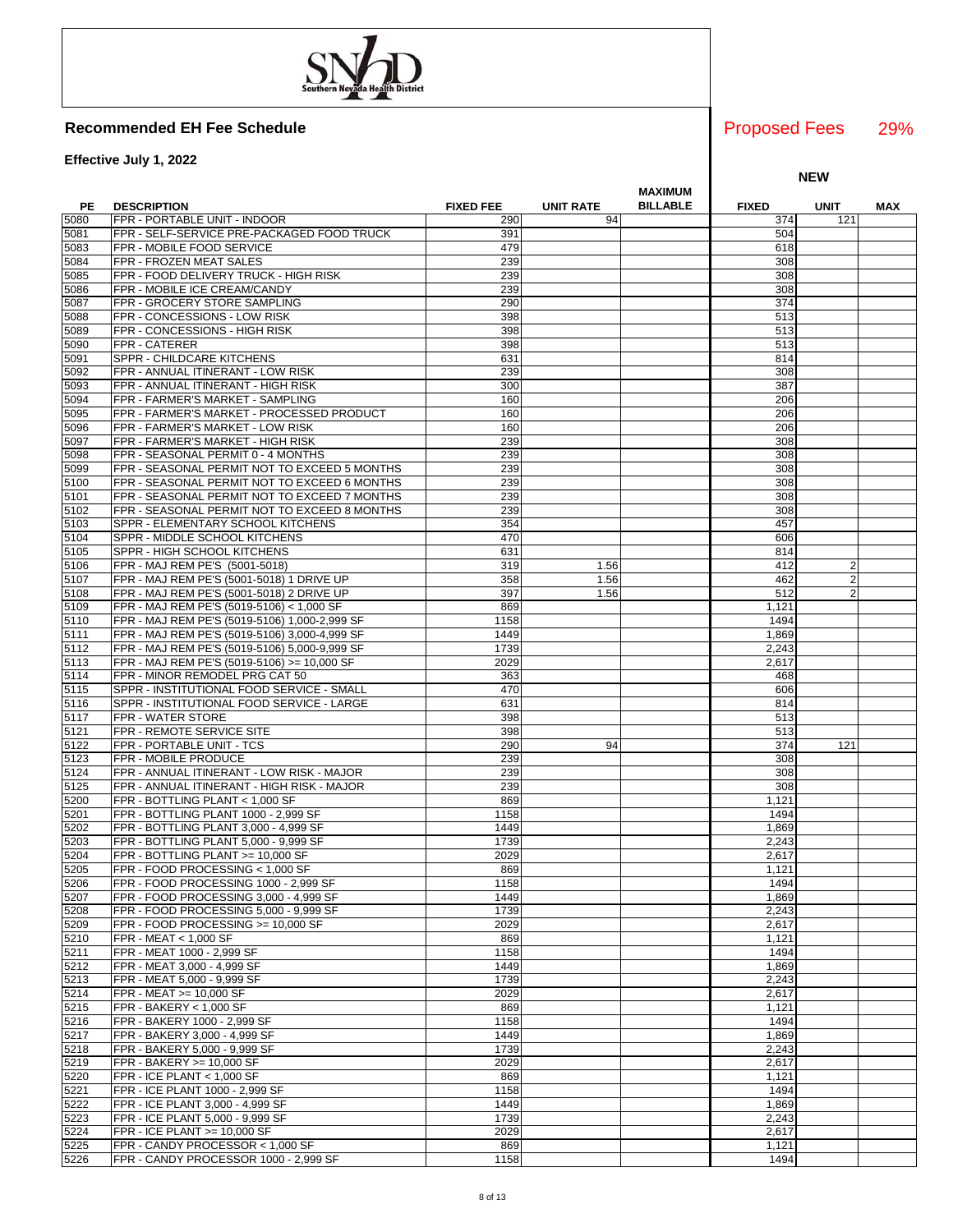**Effective July 1, 2022**

|      |                                                |                  | <b>MAXIMUM</b>                      |              |             |     |
|------|------------------------------------------------|------------------|-------------------------------------|--------------|-------------|-----|
| PE   | <b>DESCRIPTION</b>                             | <b>FIXED FEE</b> | <b>BILLABLE</b><br><b>UNIT RATE</b> | <b>FIXED</b> | <b>UNIT</b> | MAX |
| 5227 | FPR - CANDY PROCESSOR 3,000 - 4,999 SF         | 1449             |                                     | 1,869        |             |     |
|      |                                                |                  |                                     |              |             |     |
| 5228 | FPR - CANDY PROCESSOR 5,000 - 9,999 SF         | 1739             |                                     | 2,243        |             |     |
| 5229 | FPR - CANDY PROCESSOR >= 10,000 SF             | 2029             |                                     | 2,617        |             |     |
| 5230 | FPR - ICE CREAM PROCESSOR < 1,000 SF           | 869              |                                     | 1,121        |             |     |
| 5231 | FPR - ICE CREAM PROCESSOR 1000 - 2,999 SF      | 1158             |                                     | 1494         |             |     |
| 5232 | FPR - ICE CREAM PROCESSOR 3,000 - 4,999 SF     | 1449             |                                     | 1,869        |             |     |
| 5233 | FPR - ICE CREAM PROCESSOR 5,000 - 9,999 SF     | 1739             |                                     | 2,243        |             |     |
|      |                                                |                  |                                     |              |             |     |
| 5234 | FPR - ICE CREAM PROCESSOR >= 10,000 SF         | 2029             |                                     | 2,617        |             |     |
| 5235 | FPR - GAME PROCESSOR < 1,000 SF                | 869              |                                     | 1,121        |             |     |
| 5236 | FPR - GAME PROCESSOR 1000 - 2,999 SF           | 1158             |                                     | 1494         |             |     |
| 5237 | FPR - GAME PROCESSOR 3,000 - 4,999 SF          | 1449             |                                     | 1,869        |             |     |
| 5238 | FPR - GAME PROCESSOR 5,000 - 9,999 SF          | 1739             |                                     | 2,243        |             |     |
|      |                                                |                  |                                     |              |             |     |
| 5239 | FPR - GAME PROCESSOR >= 10,000 SF              | 2029             |                                     | 2,617        |             |     |
| 5240 | FPR - FEDERALLY INSPECTED MEAT < 1,000 SF      | 869              |                                     | 1,121        |             |     |
| 5241 | FPR - FEDERALLY INSPECTED MEAT 1000-2,999 SF   | 1158             |                                     | 1494         |             |     |
| 5242 | FPR - FEDERALLY INSPECTED MEAT 3000-4,999 SF   | 1449             |                                     | 1,869        |             |     |
| 5243 | FPR - FEDERALLY INSPECTED MEAT 5000-9,999 SF   | 1739             |                                     | 2,243        |             |     |
| 5244 | FPR - FEDERALLY INSPECTED MEAT >= 10,000 SF    | 2029             |                                     | 2,617        |             |     |
|      |                                                |                  |                                     |              |             |     |
| 5245 | FPR - DELI/COMMISSARY PROCESS < 1,000 SF       | 869              |                                     | 1,121        |             |     |
| 5246 | FPR - DELI/COMMISSARY PROCESS 1000-2,999 SF    | 1158             |                                     | 1494         |             |     |
| 5247 | FPR - DELI/COMMISSARY PROCESS 3000-4,999 SF    | 1449             |                                     | 1,869        |             |     |
| 5248 | FPR - DELI/COMMISSARY PROCESS 5000-9,999 SF    | 1739             |                                     | 2,243        |             |     |
| 5249 | FPR - DELI/COMMISSARY PROCESS >= 10,000 SF     | 2029             |                                     | 2,617        |             |     |
|      |                                                |                  |                                     | 1,121        |             |     |
| 5250 | FPR - MAJOR REM PRG CAT 52 < 1,000 SF          | 869              |                                     |              |             |     |
| 5251 | FPR - MAJOR REM PRG CAT 52 1000-2,999 SF       | 1158             |                                     | 1494         |             |     |
| 5252 | FPR - MAJOR REM PRG CAT 52 3000-4,999 SF       | 1449             |                                     | 1,869        |             |     |
| 5253 | FPR - MAJOR REM PRG CAT 52 5000-9,999 SF       | 1739             |                                     | 2,243        |             |     |
| 5254 | FPR - MAJOR REM PRG CAT 52 >= 10,000 SF        | 2029             |                                     | 2,617        |             |     |
| 5255 | FPR - MINOR REMODEL PRG CAT 52                 | 363              |                                     | 468          |             |     |
| 5256 | FPR - POULTRY PROCESSOR < 1,000 SF             | 869              |                                     | 1,121        |             |     |
|      |                                                |                  |                                     |              |             |     |
| 5257 | FPR - POULTRY PROCESSOR 1000 - 2,999 SF        | 1158             |                                     | 1494         |             |     |
| 5258 | FPR - POULTRY PROCESSOR 3,000 - 4,999 SF       | 1449             |                                     | 1,869        |             |     |
| 5259 | FPR - POULTRY PROCESSOR 5,000 - 9,999 SF       | 1739             |                                     | 2,243        |             |     |
| 5260 | FPR - POULTRY PROCESSOR = 10,000               | 2029             |                                     | 2,617        |             |     |
| 5300 | $FPR - MARKET < 1,000 SF$                      | 869              |                                     | 1,121        |             |     |
|      | FPR - MARKET 1000 - 2,999 SF                   |                  |                                     |              |             |     |
| 5301 |                                                | 1158             |                                     | 1494         |             |     |
| 5302 | FPR - MARKET 3,000 - 4,999 SF                  | 1449             |                                     | 1,869        |             |     |
| 5303 | FPR - MARKET 5,000 - 9,999 SF                  | 1739             |                                     | 2,243        |             |     |
| 5304 | FPR - MARKET >= 10,000 SF                      | 2029             |                                     | 2,617        |             |     |
| 5305 | FPR - REFRIGERATED STORAGE < 1,000 SF          | 869              |                                     | 1,121        |             |     |
| 5306 | FPR - REFRIGERATED STORAGE 1000 - 2,999 SF     | 1158             |                                     | 1494         |             |     |
|      |                                                |                  |                                     |              |             |     |
| 5307 | FPR - REFRIGERATED STORAGE 3,000 - 4,999 SF    | 1449             |                                     | 1,869        |             |     |
| 5308 | FPR - REFRIGERATED STORAGE 5,000 - 9,999 SF    | 1739             |                                     | 2,243        |             |     |
| 5309 | FPR - REFRIGERATED STORAGE >= 10,000 SF        | 2029             |                                     | 2,617        |             |     |
| 5310 | FPR - PACKAGED STORAGE < 1,000 SF              | 869              |                                     | 1,121        |             |     |
| 5311 | FPR - PACKAGED STORAGE 1000 - 2,999 SF         | 1158             |                                     | 1494         |             |     |
| 5312 | FPR - PACKAGED STORAGE 3,000 - 4,999 SF        | 1449             |                                     | 1,869        |             |     |
|      |                                                |                  |                                     |              |             |     |
| 5313 | FPR - PACKAGED STORAGE 5,000 - 9,999 SF        | 1739             |                                     | 2,243        |             |     |
| 5314 | <b>IFPR - PACKAGED STORAGE &gt;= 10.000 SF</b> | 2029             |                                     | 2.617        |             |     |
| 5315 | FPR - HEALTH FOOD < 1,000 SF                   | 869              |                                     | 1,121        |             |     |
| 5316 | FPR - HEALTH FOOD 1000 - 2,999 SF              | 1158             |                                     | 1494         |             |     |
| 5317 | FPR - HEALTH FOOD 3,000 - 4,999 SF             | 1449             |                                     | 1,869        |             |     |
| 5318 | FPR - HEALTH FOOD 5,000 - 9,999 SF             | 1739             |                                     | 2,243        |             |     |
|      |                                                |                  |                                     |              |             |     |
| 5319 | FPR - HEALTH FOOD >= 10,000 SF                 | 2029             |                                     | 2,617        |             |     |
| 5320 | FPR - COMMISSARY < 1,000 SF                    | 869              |                                     | 1,121        |             |     |
| 5321 | FPR - COMMISSARY 1000 - 2,999 SF               | 1158             |                                     | 1494         |             |     |
| 5322 | FPR - COMMISSARY 3,000 - 4,999 SF              | 1449             |                                     | 1,869        |             |     |
| 5323 | FPR - COMMISSARY 5,000 - 9,999 SF              | 1739             |                                     | 2,243        |             |     |
| 5324 | FPR - COMMISSARY >= 10.000 SF                  | 2029             |                                     | 2,617        |             |     |
|      |                                                |                  |                                     |              |             |     |
| 5325 | FPR - DISCOUNT STORE < 1,000 SF                | 869              |                                     | 1,121        |             |     |
| 5326 | FPR - DISCOUNT STORE 1000 - 2,999 SF           | 1158             |                                     | 1494         |             |     |
| 5327 | FPR - DISCOUNT STORE 3,000 - 4,999 SF          | 1449             |                                     | 1,869        |             |     |
| 5328 | FPR - DISCOUNT STORE 5,000 - 9,999 SF          | 1739             |                                     | 2,243        |             |     |
| 5329 | FPR - DISCOUNT STORE >= 10,000 SF              | 2029             |                                     | 2,617        |             |     |
| 5330 | FPR - DRY STORAGE / WAREHOUSE < 1,000 SF       | 869              |                                     | 1,121        |             |     |
|      |                                                |                  |                                     |              |             |     |
| 5331 | FPR - DRY STORAGE / WAREHOUSE 1000-2,999 SF    | 1158             |                                     | 1494         |             |     |
| 5332 | FPR - DRY STORAGE / WAREHOUSE 3000-4,999 SF    | 1449             |                                     | 1,869        |             |     |
| 5333 | FPR - DRY STORAGE / WAREHOUSE 5000-9,999 SF    | 1739             |                                     | 2,243        |             |     |
| 5334 | FPR - DRY STORAGE / WAREHOUSE >= 10,000 SF     | 2029             |                                     | 2,617        |             |     |

### 29% Proposed Fees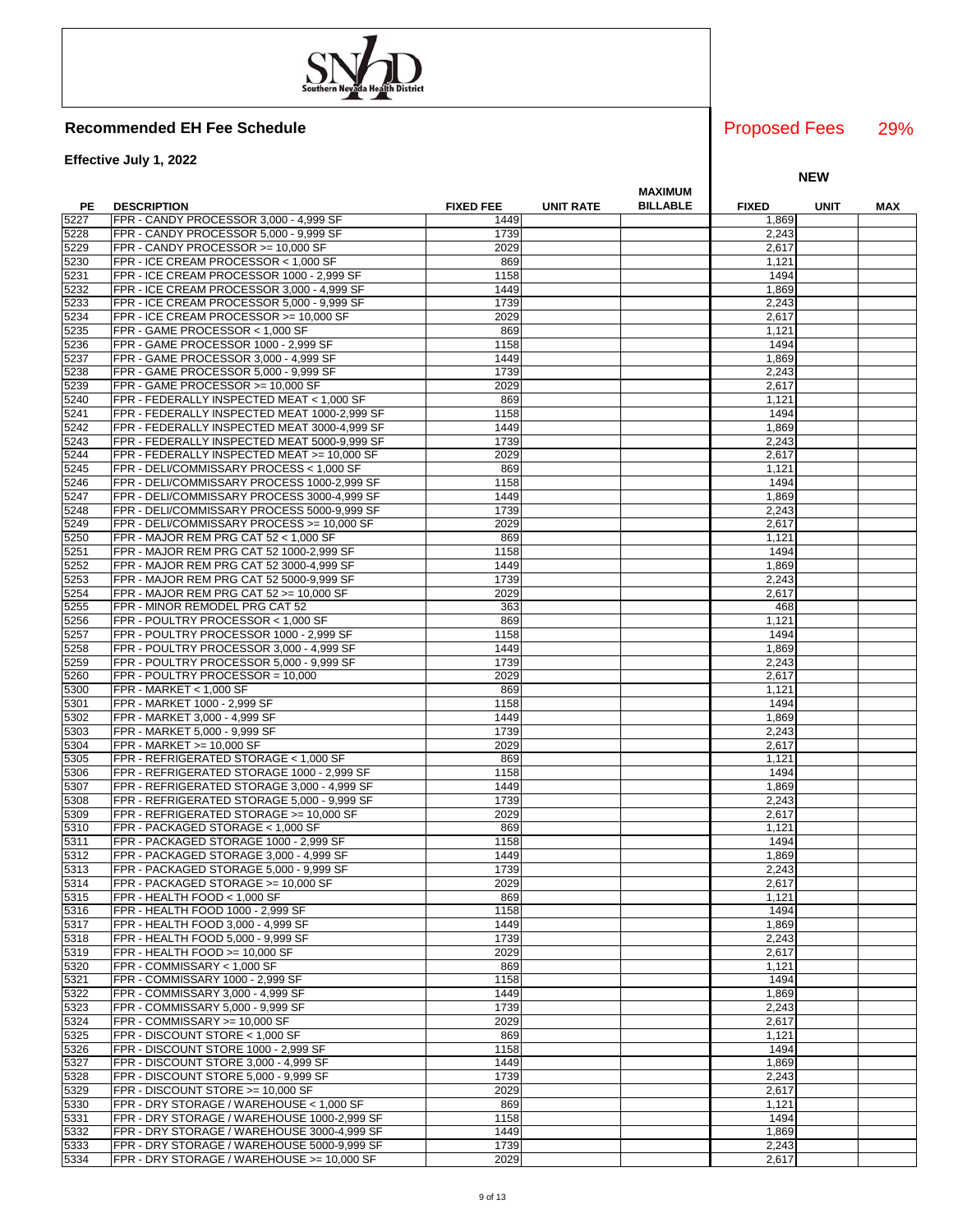**Effective July 1, 2022**

|      |                                                |                  |                  | MAXIMUM         |              |             |     |
|------|------------------------------------------------|------------------|------------------|-----------------|--------------|-------------|-----|
| PE   | <b>DESCRIPTION</b>                             | <b>FIXED FEE</b> | <b>UNIT RATE</b> | <b>BILLABLE</b> | <b>FIXED</b> | <b>UNIT</b> | MAX |
| 5335 | FPR - VENDING MACHINE COMPANY < 1,000 SF       | 869              |                  |                 | 1,121        |             |     |
| 5336 | FPR - VENDING MACHINE COMPANY 1000-2,999 SF    | 1158             |                  |                 | 1494         |             |     |
| 5337 | FPR - VENDING MACHINE COMPANY 3000-4,999 SF    | 1449             |                  |                 | 1,869        |             |     |
|      |                                                | 1739             |                  |                 | 2,243        |             |     |
| 5338 | FPR - VENDING MACHINE COMPANY 5000-9,999 SF    |                  |                  |                 |              |             |     |
| 5339 | FPR - VENDING MACHINE COMPANY >= 10,000 SF     | 2029             |                  |                 | 2,617        |             |     |
| 5340 | FPR - VENDING MACHINE                          | $\Omega$         | 75               |                 |              | 97          |     |
| 5341 | FPR - MAJOR REM PRG CAT 53 < 1,000 SF          | 869              |                  |                 | 1,121        |             |     |
| 5342 | FPR - MAJOR REM PRG CAT 53 1000 - 2,999 SF     | 1158             |                  |                 | 1494         |             |     |
| 5343 | FPR - MAJOR REM PRG CAT 53 3,000 - 4,999 SF    | 1449             |                  |                 | 1,869        |             |     |
| 5344 | FPR - MAJOR REM PRG CAT 53 5,000 - 9,999 SF    | 1739             |                  |                 | 2,243        |             |     |
| 5345 | FPR - MAJOR REM PRG CAT 53 >= 10,000 SF        | 2029             |                  |                 | 2,617        |             |     |
| 5346 | FPR - MINOR REMODEL PRG CAT 53                 | 363              |                  |                 | 468          |             |     |
| 5347 | FPR - RETAIL FOOD SALES < 25% OR < 500 SQFT    | 160              |                  |                 | 206          |             |     |
| 5400 | FPR - FARMER'S MARKET EVENT COORDINATOR        | 239              |                  |                 | 308          |             |     |
| 5401 | FPR - SWAP MEET                                | 160              |                  |                 | 206          |             |     |
| 5402 | FPR - FOOD COURT                               | 160              |                  |                 | 206          |             |     |
| 5500 | FPR - ANNUAL EVENT COORDINATOR (BASE + 1 HR)   | 236              | 118              |                 | 304          | 152         |     |
| 5901 | FPR - FAILED FPR FIELD VISIT WITH CLOSE        | 716              |                  |                 | 924          |             |     |
|      | <b>SOLID WASTE/UNDERGROUND STORAGE/SEPTICS</b> |                  |                  |                 |              |             |     |
|      |                                                |                  |                  |                 |              |             |     |
| 6000 | SWMPR - MSW LANDFILL                           | 15793            |                  |                 | 20,373       |             |     |
| 6001 | SWMPR - MSW LANDFILL RESUBMITTAL               | 7896.5           |                  |                 | 10,186       |             |     |
| 6002 | SWMPR - MSW LANDFILL MODIFICATION              | 1579             |                  |                 | 2,037        |             |     |
| 6003 | SWMPR - CLASS III LANDFILL                     | 6318             |                  |                 | 8150         |             |     |
| 6004 | SWMPR - CLASS III LANDFILL RESUBMITTAL         | 3159             |                  |                 | 4,075        |             |     |
| 6005 | SWMPR - CLASS III LANDFILL MODIFICATION        | 632              |                  |                 | 815          |             |     |
| 6006 | SWMPR - TRANSFER STATION                       | 4081             |                  |                 | 5,264        |             |     |
| 6007 | SWMPR - TRANSFER STATION RESUBMITTAL           | 2040.5           |                  |                 | 2,632        |             |     |
| 6008 | SWMPR - TRANSFER STATION MODIFICATION          | 408              |                  |                 | 526          |             |     |
| 6009 | SWMPR - MRF                                    | 3265             |                  |                 | 4,212        |             |     |
| 6011 | SWMPR - MRF RESUBMITTAL                        | 1632.5           |                  |                 | 2,106        |             |     |
| 6012 | SWMPR - MRF MODIFICATION                       | 327              |                  |                 | 422          |             |     |
| 6017 | SWMPR - RECYCLING CENTER                       | 1579             |                  |                 | 2,037        |             |     |
| 6019 | SWMPR - RECYCLING CENTER RESUBMITTAL           | 789.5            |                  |                 | 1,018        |             |     |
| 6020 | SWMPR - RECYCLING CENTER MODIFICATION          | 158              |                  |                 | 204          |             |     |
| 6021 | SWMPR - COMPOST FACILITY                       | 1579             |                  |                 | 2,037        |             |     |
| 6023 | SWMPR - COMPOST FACILITY RESUBMITTAL           | 789.5            |                  |                 | 1,018        |             |     |
| 6024 | SWMPR - COMPOST FACILITY MODIFICATION          | 158              |                  |                 | 204          |             |     |
| 6025 | SWMPR - SALVAGE YARD/DISMANT YARD              | 1579             |                  |                 | 2,037        |             |     |
| 6027 | SWMPR - SALVAGE YARD/DISMANT YARD RESUB        | 789.5            |                  |                 | 1,018        |             |     |
| 6028 | SWMPR - SALVAGE YARD/DISMANT YARD MOD          | 158              |                  |                 | 204          |             |     |
| 6032 | SWMPR - WASTE TIRE MGMT FACILITY               | 790              |                  |                 | 1,019        |             |     |
| 6034 | SWMPR - WASTE TIRE MGMT FACILITY RESUB         | 395              |                  |                 | 510          |             |     |
| 6035 | SWMPR - WASTE TIRE MGMT FACILITY MOD           | 100              |                  |                 | 129          |             |     |
|      | SWMPR - SCRAP METAL DEALERS                    | 1579             |                  |                 |              |             |     |
| 6036 |                                                |                  |                  |                 | 2,037        |             |     |
| 6038 | SWMPR - SCRAP METAL DEALERS RESUBMITTAL        | 789.5            |                  |                 | 1,018        |             |     |
| 6039 | SWMPR - SCRAP METAL DEALERS MODIFICATION       | 158              |                  |                 | 204          |             |     |
| 6042 | SWMPR - LIQUID WASTE HAULING BUS - ADD TRUCK   | 88               |                  |                 | 114          |             |     |
| 6048 | SWMPR - SW STORAGE BIN FACILITIES              | 741              |                  |                 | 956          |             |     |
| 6049 | SWMPR - SW STORAGE BIN FACILITIES RESUB        | 370.5            |                  |                 | 478          |             |     |
| 6050 | SWMPR - SW STORAGE BIN FACILITIES MOD          | 74               |                  |                 | 95           |             |     |
| 6051 | SWMPR - MEDICAL WASTE MGMT FACILITY            | 1579             |                  |                 | 2,037        |             |     |
| 6052 | SWMPR - MEDICAL WASTE MGMT FACILITY RESUB      | 789.5            |                  |                 | 1,018        |             |     |
| 6053 | SWMPR - MEDICAL WASTE MGMT FACILITY MOD        | 158              |                  |                 | 204          |             |     |
| 6054 | SWMPR - WASTE GREASE FACILITY                  | 1579             |                  |                 | 2,037        |             |     |
| 6055 | SWMPR - WASTE GREASE FACILITY RESUB            | 789.5            |                  |                 | 1,018        |             |     |
| 6056 | SWMPR - WASTE GREASE FACILITY MOD              | 158              |                  |                 | 204          |             |     |
| 6057 | SWMPR - WASTE TO ENERGY/FUEL FACILITY          | 1579             |                  |                 | 2,037        |             |     |
| 6058 | SWMPR - WASTE TO ENERGY/FUEL FACILITY RESUB    | 789.5            |                  |                 | 1,018        |             |     |
| 6059 | SWMPR - WASTE TO ENERGY/FUEL MOD               | 158              |                  |                 | 204          |             |     |
| 6100 | <b>USTPR - NEW UST</b>                         | 391              |                  |                 | 504          |             |     |
| 6101 | USTPR - MODIFICATION                           | 391              |                  |                 | 504          |             |     |
| 6102 | USTPR - CLOSURE AND FINAL INSPECTION           | 391              |                  |                 | 504          |             |     |
| 6103 | USTPR - RESUBMITTAL                            | 195.5            |                  |                 | 252          |             |     |
| 6200 | SDSPR - RESIDENTIAL ISDS                       | 551              |                  |                 | 711          |             |     |
| 6201 | SDSPR - RESIDENTIAL ISDS W/ NITR REMOVAL SYST  | 551              |                  |                 | 711          |             |     |
| 6202 | SDSPR - COMMERCIAL ISDS                        | 1109             |                  |                 | 1431         |             |     |
| 6203 | SDSPR - COMMERCIAL HOLDING TANK                | 1109             |                  |                 | 1431         |             |     |
| 6204 | SDSPR - INSPECTION                             | 275              |                  |                 | 355          |             |     |
| 6205 | SDSPR - TECHNICAL/PRODUCT REV                  | 949              |                  |                 | 1,224        |             |     |
|      |                                                |                  |                  |                 |              |             |     |

### 29% Proposed Fees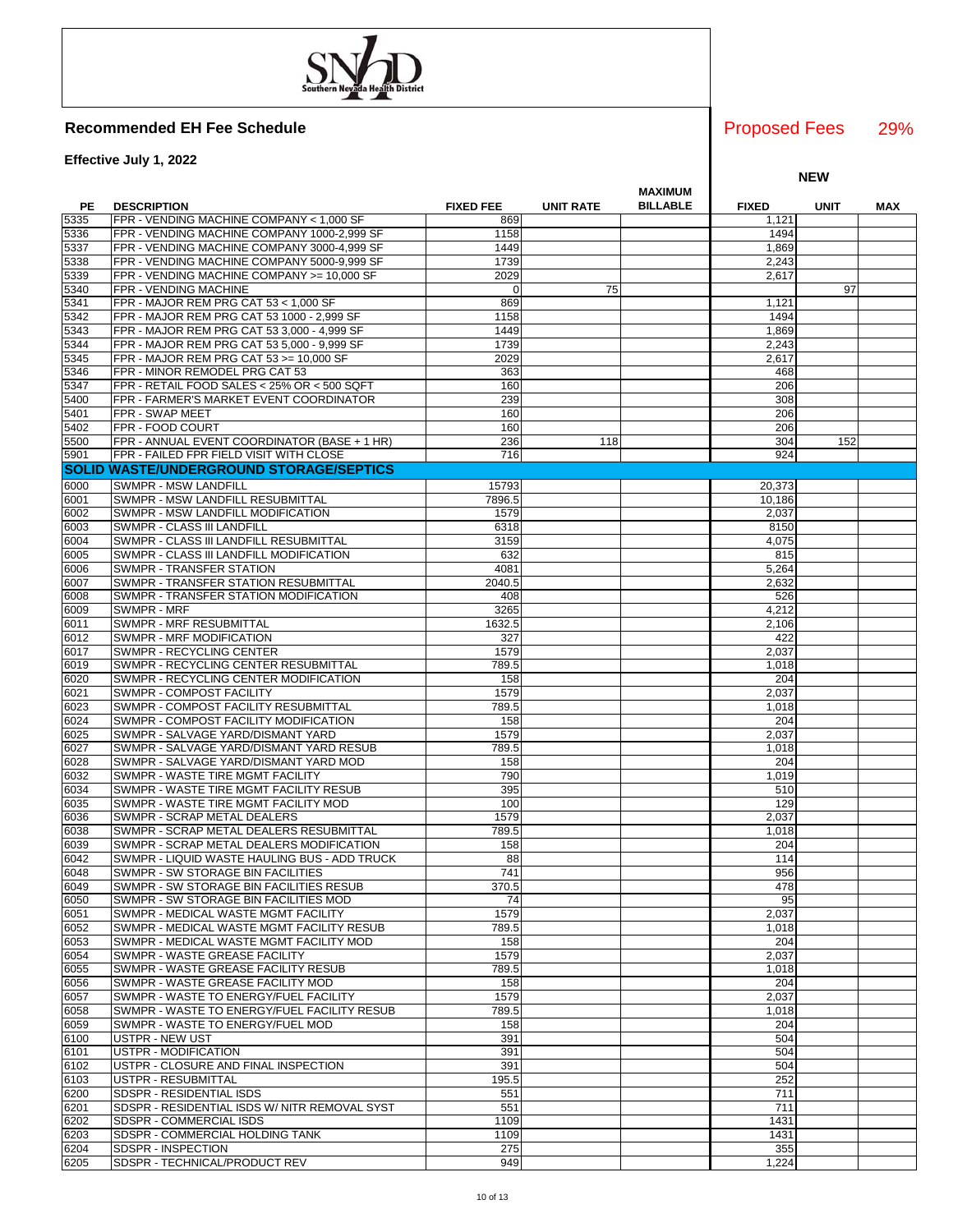**Effective July 1, 2022**

|      |                                               |                  |                  | MAXIMUM         |              |                |     |
|------|-----------------------------------------------|------------------|------------------|-----------------|--------------|----------------|-----|
| PE   | <b>DESCRIPTION</b>                            | <b>FIXED FEE</b> | <b>UNIT RATE</b> | <b>BILLABLE</b> | <b>FIXED</b> | <b>UNIT</b>    | MAX |
| 6206 | SDSPR - NONSTANDARD / ADVISORY RESIDENTIAL    | 160              |                  |                 | 206          |                |     |
| 6207 | SDSPR - NONSTANDARD / ADVISORY COMMERCIAL     | 239              |                  |                 | 308          |                |     |
| 6208 | SDSPR - MODIFICATION                          | 239              |                  |                 | 308          |                |     |
| 6209 | SDSPR - RESUBMITTAL                           | 239              |                  |                 | 308          |                |     |
|      |                                               |                  |                  |                 |              |                |     |
| 6210 | SDSPR - COMMERCIAL CHANGE OF OWNERSHIP        | 337              |                  |                 | 435          |                |     |
| 6212 | SDSPR - TENANT IMPROVEMENT/REMODEL            | 160              |                  |                 | 206          |                |     |
| 6215 | SDSPR - LOAN CERTIFICATION SEPTIC SYSTEM ONLY | 268              |                  |                 | 346          |                |     |
| 6216 | SDSPR - LOAN CERTIFICATION WELL ONLY          | 268              |                  |                 | 346          |                |     |
| 6217 | SDSPR - LOAN CERT SEPTIC SYSTEM AND WELL      | 340              |                  |                 | 439          |                |     |
| 6218 | SDSPR - FILE SEARCH                           | 100              |                  |                 | 129          |                |     |
| 6220 | SDSPR - PARCEL MAP REVIEW                     | 200              |                  |                 | 258          |                |     |
| 6221 | SDSPR - COMMERCIAL HOLDING TANK (PERM)        | 1109             |                  |                 | 1431         |                |     |
|      | <b>PUBLIC ACCOMMODATIONS</b>                  |                  |                  |                 |              |                |     |
|      |                                               |                  |                  |                 |              |                |     |
| 7000 | <b>PR-HOTELS</b>                              | 725              | 7.3              |                 | 935          | 9              |     |
| 7001 | <b>PR - MOTELS</b>                            | 725              | 7.3              |                 | 935          | 9              |     |
| 7002 | PR - MOTEL W/ KITCHEN                         | 725              | 7.3              |                 | 935          | 9              |     |
| 7003 | <b>PR-HOSTEL</b>                              | 725              | 7.3              |                 | 935          | 9              |     |
| 7004 | <b>PR - BED AND BREAKFAST</b>                 | 725              | 7.3              |                 | 935          | 9              |     |
| 7005 | <b>PR - MOBILE HOME PARKS</b>                 | 306              |                  |                 | 395          |                |     |
| 7006 | <b>PR - RV PARKS</b>                          | 306              |                  |                 | 395          |                |     |
| 7007 | PR - CAMPGROUNDS / SCRV-DRY CAMPING           | 160              |                  |                 | 206          |                |     |
| 7008 | PR - MAJOR REMODEL PRG CAT 70                 | 363              | 7.3              |                 | 468          | 9              |     |
|      |                                               |                  |                  |                 |              |                |     |
| 7009 | PR - ADDITIONS PRG CAT 70                     | 725              | 7.3              |                 | 935          | 9 <sup>1</sup> |     |
| 7010 | PR - MINOR REMODEL PRG CAT 70                 | 363              |                  |                 | 468          |                |     |
| 7011 | PR - COO PRG CAT 70                           | 337              |                  |                 | 435          |                |     |
|      | <b>PUBLIC BATHING PLACES</b>                  |                  |                  |                 |              |                |     |
| 7100 | PPR - NATURAL BATHING PLACE < 1,000 SF        | 949              |                  |                 | 1,224        |                |     |
| 7101 | PPR - NATURAL BATHING PLACE 1000 - 2.999 SF   | 1181             |                  |                 | 1,523        |                |     |
| 7102 | PPR - NATURAL BATHING PLACE 3,000 - 4,999 SF  | 1304             |                  |                 | 1,682        |                |     |
| 7103 | PPR - NATURAL BATHING PLACE 5,000 - 9,999 SF  | 1818             |                  |                 | 2,345        |                |     |
|      |                                               |                  |                  |                 |              |                |     |
| 7104 | PPR - NATURAL BATHING PLACE >= 10,000 SF      | 1897             |                  |                 | 2,447        |                |     |
| 7105 | PPR - MUNICIPAL/ SCHOOL POOL < 1,000 SF       | 949              |                  |                 | 1,224        |                |     |
| 7106 | PPR - MUNICIPAL/ SCHOOL POOL 1000 - 2,999 SF  | 1181             |                  |                 | 1,523        |                |     |
| 7107 | PPR - MUNICIPAL/ SCHOOL POOL 3,000 - 4,999 SF | 1304             |                  |                 | 1,682        |                |     |
| 7108 | PPR - MUNICIPAL/ SCHOOL POOL 5,000 - 9,999 SF | 1818             |                  |                 | 2,345        |                |     |
| 7109 | PPR - MUNICIPAL/ SCHOOL POOL >= 10,000 SF     | 1897             |                  |                 | 2,447        |                |     |
| 7110 | PPR - LIVING UNIT SWIM POOL < 1,000 SF        | 949              |                  |                 | 1,224        |                |     |
| 7111 | PPR - LIVING UNIT SWIM POOL 1000-2,999 SF     | 1181             |                  |                 | 1,523        |                |     |
| 7112 | PPR - LIVING UNIT SWIM POOL 3000-4,999 SF     | 1304             |                  |                 | 1,682        |                |     |
| 7113 | PPR - LIVING UNIT SWIM POOL 5000-9,999 SF     | 1818             |                  |                 | 2,345        |                |     |
| 7114 |                                               | 1897             |                  |                 |              |                |     |
|      | PPR - LIVING UNIT SWIM POOL >= 10,000 SF      |                  |                  |                 | 2,447        |                |     |
| 7115 | PPR - SPA < 1,000 SF                          | 949              |                  |                 | 1,224        |                |     |
| 7116 | PPR - SPA 1000 - 2,999 SF                     | 1181             |                  |                 | 1,523        |                |     |
| 7117 | PPR - SPA 3,000 - 4,999 SF                    | 1304             |                  |                 | 1,682        |                |     |
| 7118 | PPR - SPA 5,000 - 9,999 SF                    | 1818             |                  |                 | 2,345        |                |     |
| 7119 | PPR - SPA >= 10,000 SF                        | 1897             |                  |                 | 2,447        |                |     |
| 7120 | PPR - WADING POOL < 1.000 SF                  | 949              |                  |                 | 1,224        |                |     |
| 7121 | PPR - WADING POOL 1000 - 2,999 SF             | 1181             |                  |                 | 1,523        |                |     |
| 7122 | PPR - WADING POOL 3,000 - 4,999 SF            | 1304             |                  |                 | 1,682        |                |     |
| 7123 | PPR - WADING POOL 5,000 - 9,999 SF            | 1818             |                  |                 | 2,345        |                |     |
|      |                                               |                  |                  |                 |              |                |     |
| 7124 | PPR - WADING POOL >= 10,000 SF                | 1897             |                  |                 | 2,447        |                |     |
| 7125 | PPR - WATER RECREATION ATTR < 1,000 SF        | 949              |                  |                 | 1,224        |                |     |
| 7126 | PPR - WATER RECREATION ATTR 1000-2,999 SF     | 1181             |                  |                 | 1,523        |                |     |
| 7127 | PPR - WATER RECREATION ATTR 3000-4.999 SF     | 1304             |                  |                 | 1,682        |                |     |
| 7128 | PPR - WATER RECREATION ATTR 5,000-9,999 SF    | 1818             |                  |                 | 2,345        |                |     |
| 7129 | PPR - WATER RECREATION ATTR >= 10.000 SF      | 1897             |                  |                 | 2,447        |                |     |
| 7130 | PPR - SPECIAL PURPOSE POOL < 1,000 SF         | 949              |                  |                 | 1,224        |                |     |
| 7131 | PPR - SPECIAL PURPOSE POOL 1000 - 2,999 SF    | 1181             |                  |                 | 1,523        |                |     |
| 7132 | PPR - SPECIAL PURPOSE POOL 3,000 - 4,999 SF   | 1304             |                  |                 | 1,682        |                |     |
| 7133 | PPR - SPECIAL PURPOSE POOL 5,000 - 9,999 SF   | 1818             |                  |                 | 2,345        |                |     |
|      |                                               |                  |                  |                 |              |                |     |
| 7134 | PPR - SPECIAL PURPOSE POOL >= 10,000 SF       | 1897             |                  |                 | 2,447        |                |     |
| 7135 | PPR - FLOW THROUGH POOL < 1,000 SF            | 949              |                  |                 | 1,224        |                |     |
| 7136 | PPR - FLOW THROUGH POOL 1000 - 2,999 SF       | 1181             |                  |                 | 1,523        |                |     |
| 7137 | PPR - FLOW THROUGH POOL 3,000 - 4,999 SF      | 1304             |                  |                 | 1,682        |                |     |
| 7138 | PPR - FLOW THROUGH POOL 5,000 - 9,999 SF      | 1818             |                  |                 | 2,345        |                |     |
| 7139 | PPR - FLOW THROUGH POOL >= 10,000 SF          | 1897             |                  |                 | 2,447        |                |     |
| 7140 | PPR - OTHER SWIMMING POOL < 1,000 SF          | 949              |                  |                 | 1,224        |                |     |
| 7141 | PPR - OTHER SWIMMING POOL 1000 - 2,999 SF     | 1181             |                  |                 | 1,523        |                |     |
| 7142 | PPR - OTHER SWIMMING POOL 3,000 - 4,999 SF    | 1304             |                  |                 | 1,682        |                |     |
|      |                                               |                  |                  |                 |              |                |     |

29% Proposed Fees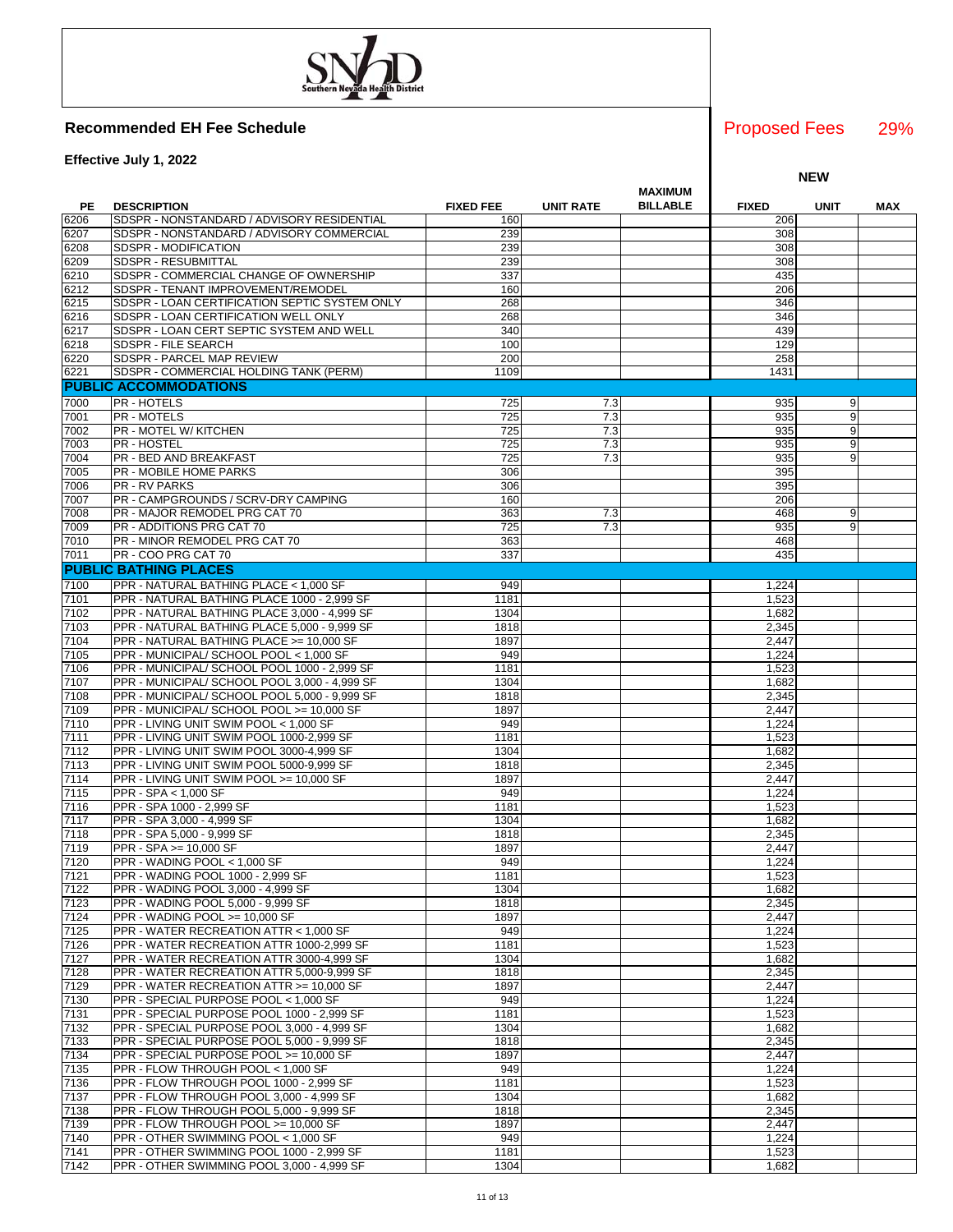**Effective July 1, 2022**

|                  |                                                                           |                  |                  |                                   |              | <b>NEW</b>  |            |
|------------------|---------------------------------------------------------------------------|------------------|------------------|-----------------------------------|--------------|-------------|------------|
| PЕ               | <b>DESCRIPTION</b>                                                        | <b>FIXED FEE</b> | <b>UNIT RATE</b> | <b>MAXIMUM</b><br><b>BILLABLE</b> | <b>FIXED</b> | <b>UNIT</b> | <b>MAX</b> |
| 7143             | PPR - OTHER SWIMMING POOL 5,000 - 9,999 SF                                | 1818             |                  |                                   | 2,345        |             |            |
| 7144             | PPR - OTHER SWIMMING POOL >= 10,000 SF                                    | 1897             |                  |                                   | 2,447        |             |            |
| 7145             | PPR - FLOTATION TANK < 1,000 SF                                           | 949              |                  |                                   | 1,224        |             |            |
| 7146             | PPR - FLOTATION TANK 1000 - 2,999 SF                                      | 1181             |                  |                                   | 1,523        |             |            |
| 7147             | PPR - FLOTATION TANK 3,000 - 4,999 SF                                     | 1304             |                  |                                   | 1,682        |             |            |
| 7148             | PPR - FLOTATION TANK 5,000 - 9,999 SF                                     | 1818             |                  |                                   | 2,345        |             |            |
| 7149             | PPR - FLOTATION TANK >= 10,000 SF                                         | 1897<br>196      |                  |                                   | 2,447<br>253 |             |            |
| 7150<br>7155     | PPR - SEASONAL POOL PERMIT OFFICE REVIEW<br>PPR - SPECIAL POOL EVENT      | 239              |                  |                                   | 308          |             |            |
| 7158             | PPR - MAJOR REM PRG CAT 71 < 1,000 SF                                     | 949              |                  |                                   | 1,224        |             |            |
| 7159             | PPR - MAJOR REM PRG CAT 71 1000-2,999 SF                                  | 1181             |                  |                                   | 1,523        |             |            |
| 7160             | PPR - MAJOR REM PRG CAT 71 3000-4,999 SF                                  | 1304             |                  |                                   | 1,682        |             |            |
| 7161             | PPR - MAJOR REM PRG CAT 71 5000-9,999 SF                                  | 1818             |                  |                                   | 2,345        |             |            |
| 7162             | PPR - MAJOR REM PRG CAT 71 >= 10,000 SF                                   | 1897             |                  |                                   | 2,447        |             |            |
| 7163             | PPR - MINOR REMODEL PRG CAT 71                                            | 363              |                  |                                   | 468          |             |            |
| 7164             | PPR - FAILED PPR FIELD VISIT WITH CLOSE                                   | 716              |                  |                                   | 924          |             |            |
|                  | <b>MATTRESSES</b>                                                         |                  |                  |                                   |              |             |            |
| 7303             | <b>MATTRESS REFURBISHER REGISTRATION</b>                                  | 175              |                  |                                   | 226          |             |            |
| <b>BODY ART</b>  |                                                                           |                  |                  |                                   |              |             |            |
| 8000             | SPPR - TATTOO / PERMANENT MAKE-UP                                         | 363              |                  |                                   | 468          |             |            |
| 8001             | SPPR - BODY PIERCING BUSINESS - LOW RISK                                  | 118              |                  |                                   | 152          |             |            |
| 8002             | SPPR - BODY PIERCING BUSINESS - HIGH RISK                                 | 725              |                  |                                   | 935          |             |            |
| 8003             | SPPR - BODY ART VEHICLE                                                   | 363              |                  |                                   | 468          |             |            |
| 8009             | SPPR - MINOR REM PRG CAT 80                                               | 196              |                  |                                   | 253          |             |            |
| 8010             | SPPR - MAJOR REM PRG CAT 80                                               | 363              |                  |                                   | 468          |             |            |
| 8011             | SPPR - COO PRG CAT 80                                                     | 337              |                  |                                   | 435          |             |            |
|                  | <b>SCHOOLS/INSITUTIONS</b>                                                |                  |                  |                                   |              |             |            |
| 8200             | SPPR - SUMMER CAMP/CHILDREN HOME/INSTITUTION                              | $25^{\circ}$     |                  |                                   | Unchanged    |             |            |
| 8201             | SPPR - JUVENILE / PENAL INSTITUTIONS < 50                                 | 391              |                  |                                   | 504          |             |            |
| 8202             | SPPR - JUVENILE / PENAL INSTITUTIONS 50-250                               | 551              |                  |                                   | 711          |             |            |
| 8203             | SPPR - JUVENILE / PENAL INSTITUTIONS > 250                                | 710              |                  |                                   | 916          |             |            |
| 8204             | SPPR - ELEMENTARY SCHOOL                                                  | 354              |                  |                                   | 457          |             |            |
| 8205             | SPPR - MIDDLE SCHOOL                                                      | 470              |                  |                                   | 606          |             |            |
| 8206             | SPPR - HIGH SCHOOL                                                        | 631              |                  |                                   | 814          |             |            |
| 8208<br>8209     | SPPR - MINOR REM PRG CAT 82<br>SPPR - MAJOR REM PRG CAT 82                | 136<br>363       |                  |                                   | 175<br>468   |             |            |
| 8210             | SPPR - COO PRG CAT 82                                                     | 337              |                  |                                   | 435          |             |            |
|                  | * Fees Set by Nevada Statute / Not Subject to SNHD Approved Fee Increases |                  |                  |                                   |              |             |            |
| <b>CHILDCARE</b> |                                                                           |                  |                  |                                   |              |             |            |
| 8302             | SPPR - CHILDCARE FACILITY < 1,000 SF                                      | 631              |                  |                                   | 814          |             |            |
| 8303             | SPPR - CHILDCARE FACILITY 1000 - 2,999 SF                                 | 869              |                  |                                   | 1,121        |             |            |
| 8304             | SPPR - CHILDCARE FACILITY 3,000 - 4,999 SF                                | 949              |                  |                                   | 1,224        |             |            |
| 8305             | SPPR - CHILDCARE FACILITY 5,000 - 9,999 SF                                | 1109             |                  |                                   | 1431         |             |            |
| 8306             | SPPR - CHILDCARE FACILITY >= 10,000 SF                                    | 1500             |                  |                                   | 1935         |             |            |
| 8307             | SPPR - MINOR REM PRG CAT 83                                               | 196              |                  |                                   | 253          |             |            |
| 8308             | SPPR - MAJOR REM PRG CAT 83                                               | 363              |                  |                                   | 468          |             |            |
| 8309             | ISPPR - COO PRG CAT 83                                                    | 337              |                  |                                   | 435          |             |            |
|                  | <b>SUBDIVISIONS</b>                                                       |                  |                  |                                   |              |             |            |
| 8504             | SUBDPR - TM RESUB/RES                                                     | 239              |                  |                                   | 308          |             |            |
| 8505             | SUBDPR - TM RESUB/COM                                                     | 239              |                  |                                   | 308          |             |            |
| 8506             | SUBDPR - TM RESUB/RES EXP                                                 | 478              |                  |                                   | 617          |             |            |
| 8507             | SUBDPR - TM RESUB/COM EXP                                                 | 478              |                  |                                   | 617          |             |            |
| 8512             | SUBDPR - AMENDED FM WITH L.I.L.O.                                         | 319              |                  |                                   | 412          |             |            |
| 8513             | SUBDPR - AMENDED FM WITH IP'S                                             | 319              | 16.68            |                                   | 412          | 22          |            |
| 8514             | SUBDPR - REVERSIONARY MAP                                                 | 239              |                  |                                   | 308          |             |            |
| 8515             | SUBDPR - PARENT FINAL MAP                                                 | 319              | 16.68            |                                   | 412          | 22          |            |
| 8516             | SUBDPR - IP PUB SEWER/RES                                                 | 319              | 16.68            |                                   | 412          | 22          |            |
| 8517             | SUBDPR - IP PUB SEWER/COM                                                 | 600              |                  |                                   | 774          |             |            |
| 8518             | SUBDPR - IP ISDS/RES                                                      | 479              | 17.72            |                                   | 618          | 23          |            |
| 8519             | SUBDPR - IP ISDS/COM                                                      | 600              |                  |                                   | 774          |             |            |
| 8520             | SUBDPR - IP RESUB/RES                                                     | 239              |                  |                                   | 308          |             |            |
| 8521             | SUBDPR - IP RESUB/COM                                                     | 239              |                  |                                   | 308          |             |            |
| 8522<br>8523     | SUBDPR - IP RESUB/RES EXP<br>SUBDPR - IP RESUB/COM EXP                    | 478<br>478       |                  |                                   | 617<br>617   |             |            |
| 8524             | SUBDPR - IP PUB SEWER/RES EXP                                             | 638              | 33.36            |                                   | 823          | 43          |            |
| 8525             | SUBDPR - IP PUB SEWER/COM EXP                                             | 1200             |                  |                                   | 1548         |             |            |
| 8526             | SUBDPR - IP ISDS/RES EXP                                                  | 958              | 35.44            |                                   | 1,236        | 46          |            |
| 8527             | SUBDPR - IP ISDS/COM EXP                                                  | 1200             |                  |                                   | 1548         |             |            |